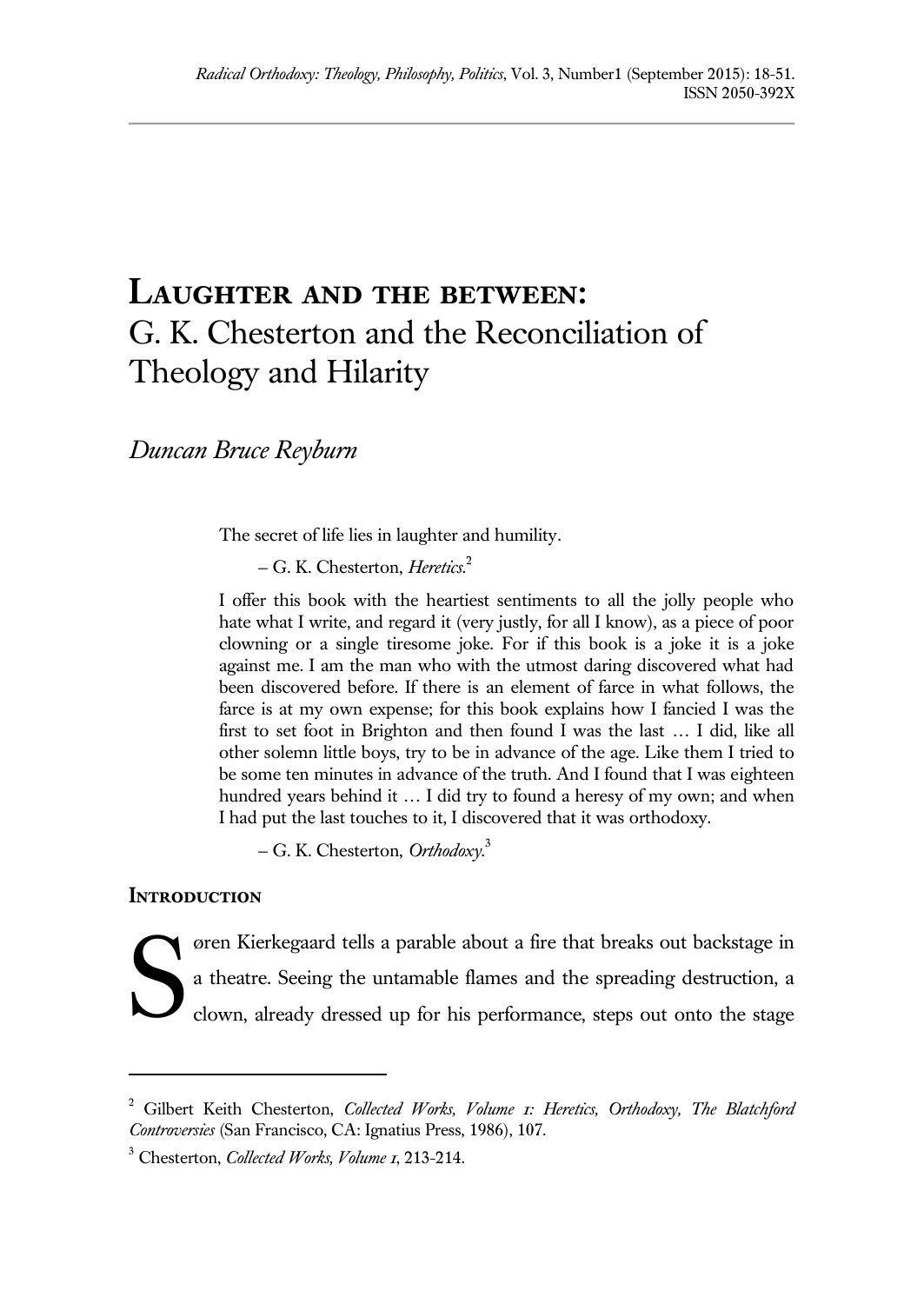to warn the audience that their lives are in danger and to plead for help. Unfortunately, the onlookers regard the clown's pleas as nothing more than showmanship and they applaud him enthusiastically for his performance. As his pleas grow more desperate, the crowd laughs and responds with even greater applause. And so, as Kierkegaard concludes his tale, he writes, "I think the world will come to an end amid general applause from all the wits, who believe that it is a joke." $4$ 

It is not difficult to see why this story is usually interpreted in terms of soteriology: the burning theatre is analogous to a dying world, and the clown is analogous to the Christian church, which through her representatives is trying desperately to save it from destruction. It is difficult not to notice, though, in what way this analogy collapses: the church, both historically and at present, is hardly ever charged with clowning around. It is generally accused of many other things–irrelevance, naivety, mythologizing, moralizing, bigotry, and so on<sup>5</sup>-but generous and unnecessary frivolity is rarely one of them. This happens to be the "Lacanian lord of misrule," 6 Slavoj Žižek's biggest problem with so much of Christendom: it has 'somehow managed to miss the joke of Christianity."<sup>7</sup> While Žižek is not very clear on precisely what he means by the "joke of Christianity,"

<sup>4</sup> Søren Kierkegaard, *Provocations: The Spiritual Writings of Kierkegaard*, edited by Charles E Moore, (Maryknoll: Orbis Books, 2007), 404. Joakim Garff points out that the basis of this story is factual: This exact sequence of events happened in St. Petersburg on February 14, 1836. By misunderstanding the clown, a number of people ended up losing their lives, in *Søren Kierkegaard: A Biography,* translated by Bruce H. Kirmmse (Princeton: Princeton University Press, 2005), p. 774.

<sup>&</sup>lt;sup>5</sup> In *The Everlasting Man* (San Francisco: Ignatius Press, 1993 [1925]), 256, Chesterton observes that such a vast array of (often contradictory) criticisms of Christianity exist that there must be something there (in Christianity) worth examining.

<sup>6</sup> William Desmond, *The William Desmond Reader,* edited by Christopher Ben Simpson (Albany: State of New York University Press, 2012), 243.

<sup>7</sup> Adam Kotsko, *Žižek and theology* (London: Continuum, 2008), 153.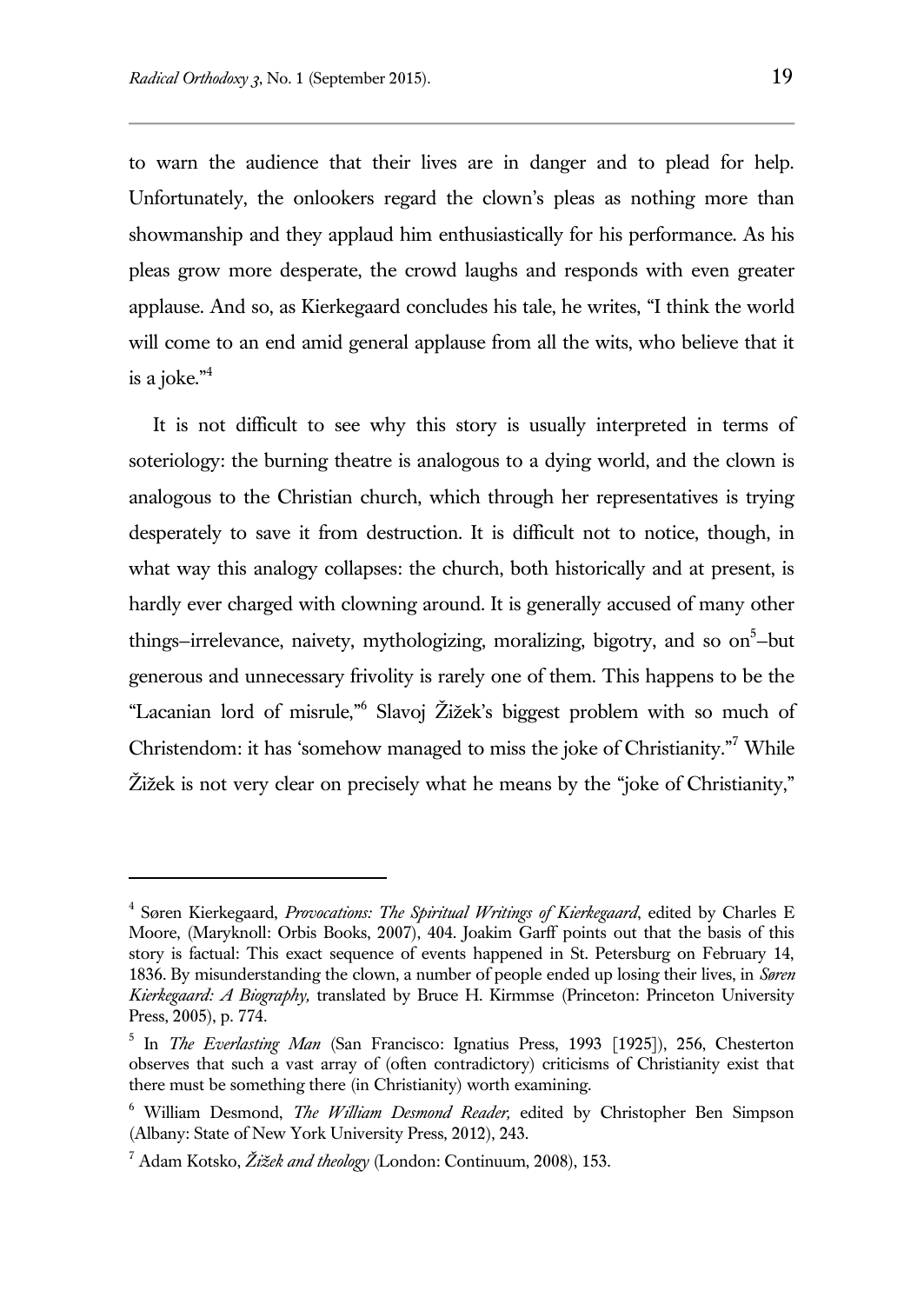his claim that Christianity and hilarity have often been taken to be at odds is not entirely without substance.

The earliest extra-biblical reference to jollity in Christian theology is found in one of Clement of Alexandria's (circa 150-215) letters.<sup>8</sup> Although laughter, in his view, was a decidedly human phenomenon, he regarded it as permissible only in the rare cases when it was not irreverent or disrespectful. However, while including provisos concerning when laughter might be appropriate, he also did not support his readers' having a morose or severe countenance.<sup>9</sup> Since he accounts for the various moods of man, his view of laughter may therefore be considered fairly balanced, although it is not without its problems. A less balanced view is found, however, in records on the Pachom monks of the fourth century, who were forbidden to joke and were severely punished if they laughed at prayer or meal times. $10$  Ammonius, a disciple of a particularly unhumorous Pachom monk and saint named Anthony, suggested that "[l]aughter is the beginning of the destruction of the soul" in that it "dispels virtues" and "pushes aside" all-important "thoughts on death and meditation on the punishment."<sup>11</sup> In a similar vein, Basil of Caesarea (circa. 329-379) held that the Christian "ought not to indulge in jesting; he ought not to laugh or even to suffer laughmakers."<sup>12</sup> For Basil, humor was the result of a "failure of self-mastery"—that is, it was taken

<sup>8</sup> John Ferguson, *Clement of Alexandria* (Farmington Hills: Twayne Publishers, 1973), 82; Andrew Stott, *Comedy* (London: Routledge), 173.

<sup>9</sup> John Kaye, *Some Account of the Writings and Opinions of Clement of Alexandria* (London: J. G. & F. Rivington 1835), 77.

<sup>10</sup> Ingvild Saelid Gilhus, *Laughing Gods, Weeping Virgins: Laughter in the History of Religion* (London: Routledge, 1997), 67.

<sup>11</sup> Ibid.*,* 69.

 $12$  Ibid.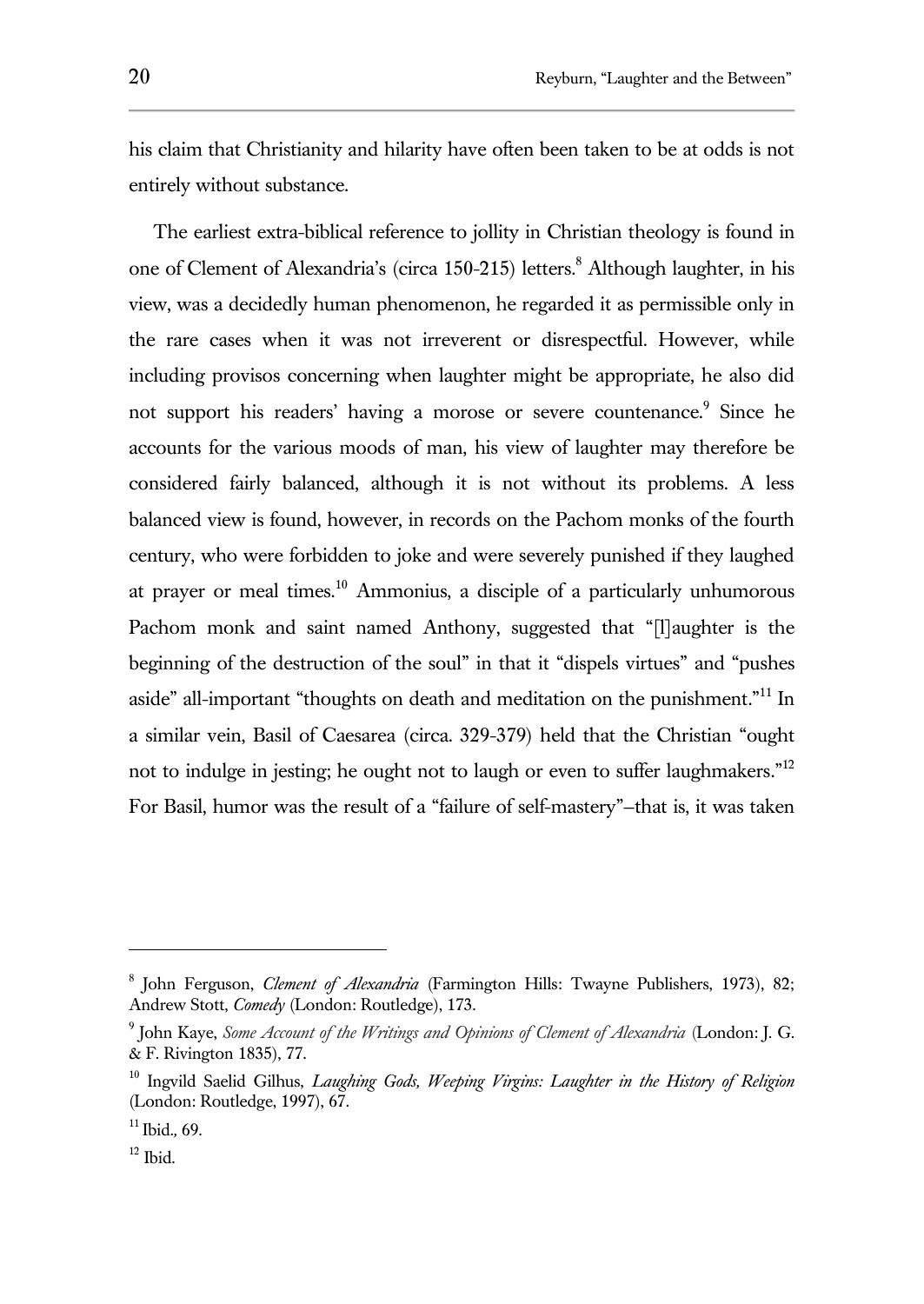to be antithetical to the virtue of self-control that was deemed an aspect of the fruit of the Spirit (Galatians  $5.22$ ).<sup>13</sup>

Later, at the turn of the fifth century, St. John Chrysostom, especially in his reading of the Gospel attributed to his namesake (John 16.20), painted a picture of Christ as somewhat dour-faced, although arguably, as in Clement's case, his problem was not with laughter per se, but with an excess of it, as well as with laughter that was out of keeping with a virtuous character.<sup>14</sup> Still later, St. Benedict (480-543), in his famous *Rule*, presented the provocation of laughter as contrary to a holy life. This was typical of various monastic regulations, which considered laughter to be the grossest breach of the rule of silence, and was also something sometimes considered to make the mouth filthy.<sup>15</sup> Another medieval monastic figure, Hildegard of Bingen (1098-1179), echoed this icy stance toward laughter in her suggestion that it was a sin because it offered relief from the very labor that God had dished out as a punishment for defying him in Eden.<sup>16</sup> This trend of finding Christianity against hilarity is, however, not restricted to medieval monastics. John Wesley, for example, spoke out against his brother-inlaw because of his ability to "break a jest, and laugh at it heartily."<sup>17</sup> John Calvin, too, was known for being particularly crabby: he certainly did not laugh easily, and if there is humor to be discerned in his work it is largely of the "'mordant', 'pungent', 'biting' and 'cutting' variety."<sup>18</sup> Here was a man who knew how to take the fun out of fundamentalism. Although, if you will forgive my flippant use of

<sup>13</sup> Vassilis Saroglou, "Religion and Humor: An *a priori* Incompatibility?" in *Humor* 15, no. 2 (2002), 201.

<sup>14</sup> Gilhus, *Laughing Gods,* 67.

<sup>15</sup> Stott, *Comedy*, 174.

<sup>&</sup>lt;sup>16</sup> Barry Sanders, *Sudden Glory: Laughter as Subversive History* (Boston: Beacon Press, 1996), 129.

<sup>17</sup> Samuel Joekel, "Funny as hell: Christianity and humor reconsidered", in *Humor* 21, no. 4 (2008), 416.

<sup>&</sup>lt;sup>18</sup> Charles Partee, *The Theology of John Calvin* (Louisville: John Knox Press, 2008), 11.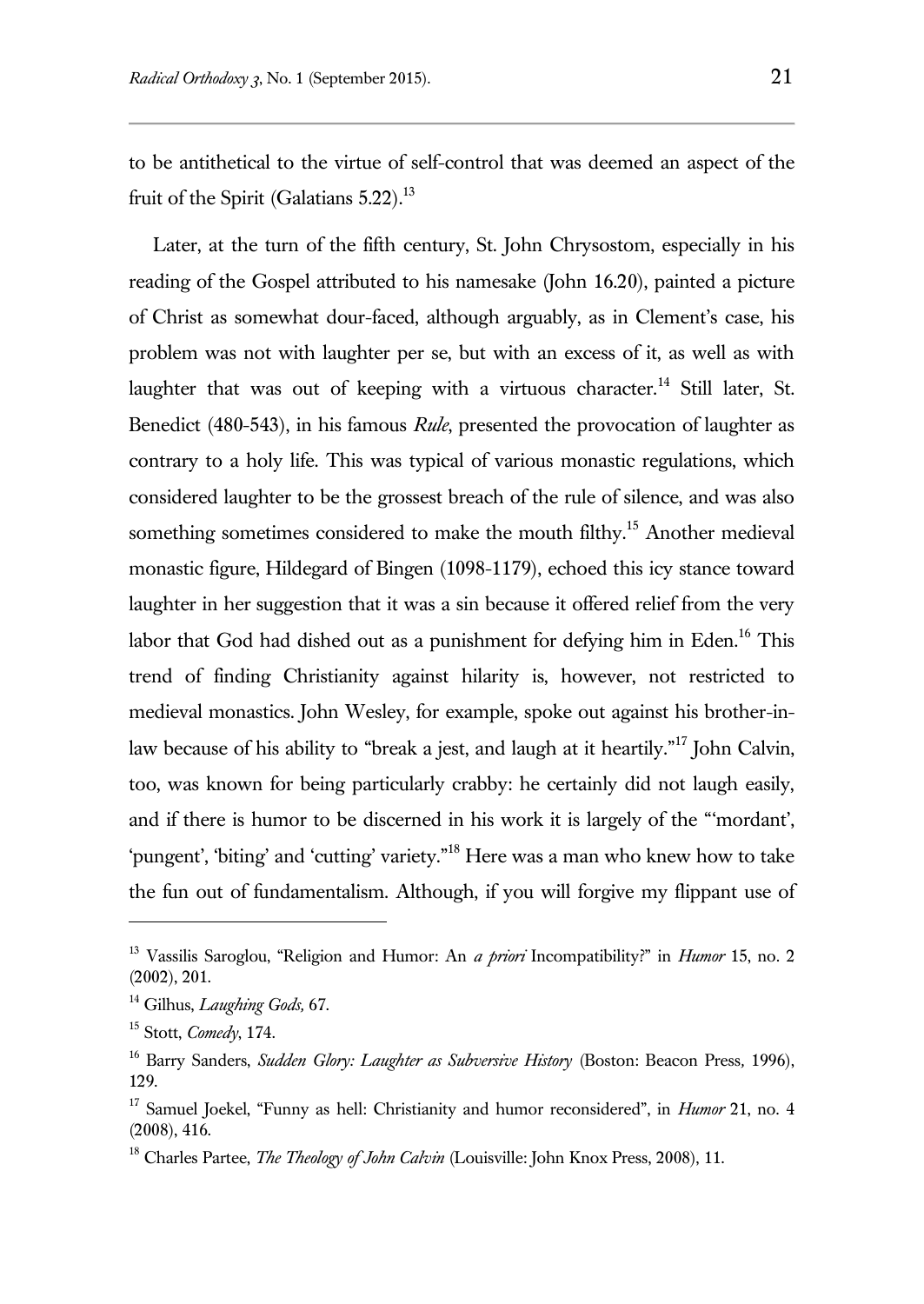theological caricature, perhaps humor and laughter are predestined for some and not for others.

In a similar vein, other examples of grave pietists and dreary theologians have also been cited by others to argue that so-called "Christians ideals" have been used on numerous occasions to bolster the cause of the hilarity-deficient, but it is important to recognize that this eschewal of laughter and the humorous is not entirely unique to Christian history. Rather, people of various cultures and traditions throughout history, even in the classical pagan world, have regarded laughter and humor as improper, especially since these were often taken to imply a lack of propriety and respect.<sup>19</sup> It may therefore easily be argued that external (cultural), rather than internal (theological), factors were primarily responsible for having Christians miss of the so-called joke of Christianity, perhaps especially in their impression that Christ is more of a grim figure than a joyful one. It is often pointed out, for instance, that the Gospels show Jesus weeping but never laughing, indicating for some that he must have had no sense of humor-but the logic of such a conclusion is deeply flawed.<sup>20</sup> The gospels also never refer to Jesus urinating or humming to himself, but the absence of such references is not necessarily an indication that he did not do so. It is certainly possible that a *Zeitgeist* of seriousness could have resulted in this picture of an unsmiling and laughterless Jesus, as well as led to various intimations that Christianity ought to be humorless.

<sup>&</sup>lt;sup>19</sup> Mary Beard, *Laughter in Ancient Rome: On Joking, Tickling and Cracking Up (Berkley:* University of California Press, 2014), 1, 3, 112; Albrecht Classen, *Laughter in the Middle Ages and Early Modern Times,* edited by (Berlin: Walter de Gruyter, 2010), 18, 32, 69, 194, 293, 323, 494, 531.

<sup>&</sup>lt;sup>20</sup> There are those, like Elton Trueblood, who have studied the humor in Jesus' teaching at great lengths. Trueblood indicates that while the Jesus of the New Testament is not described as laughing, he certainly cannot be said to lack a sense of humor, in *The Humor of Christ* (New York: Harper & Row, 1964).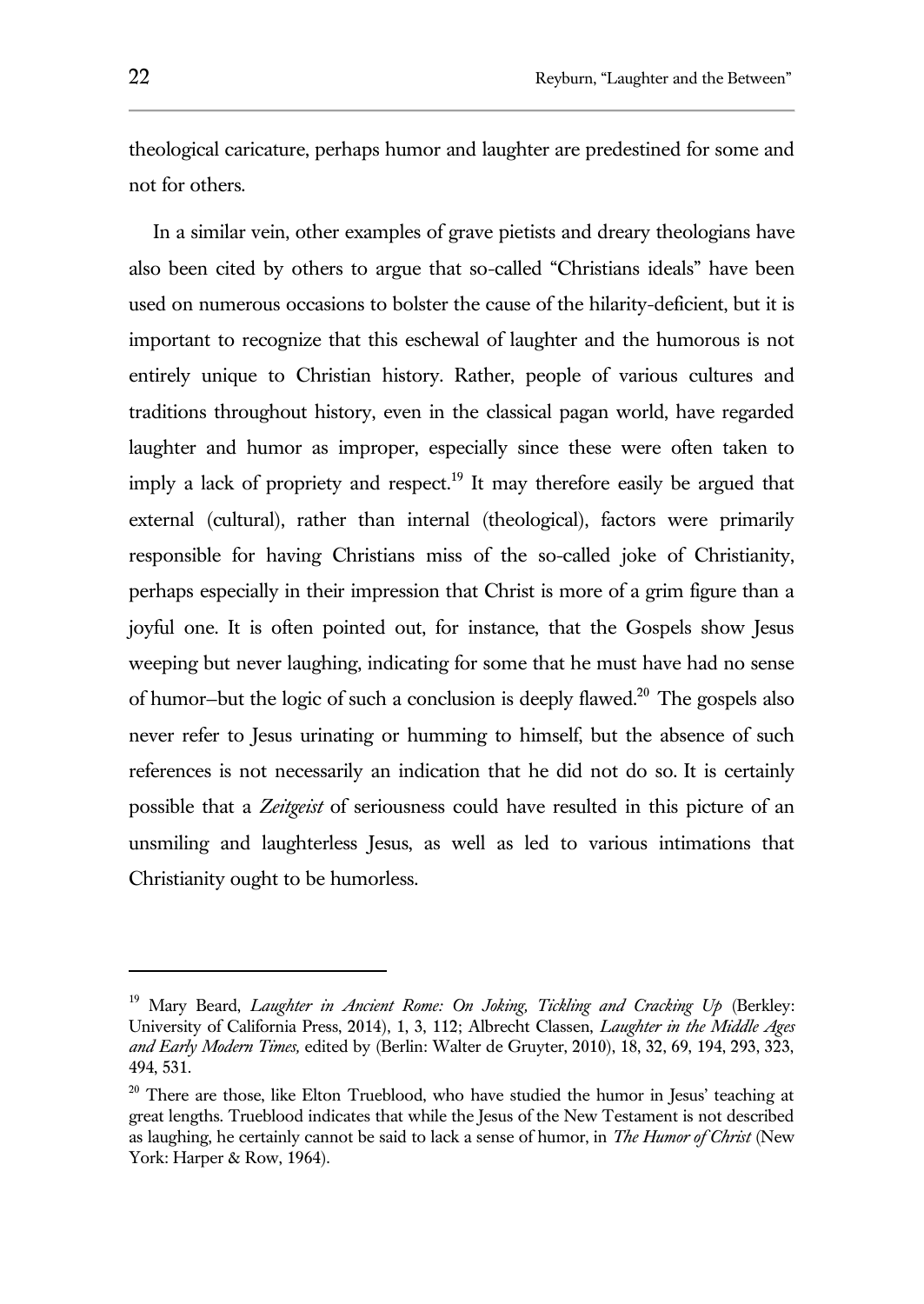Still, the commonplace picture of a humorless Christianity is somewhat worsened by some fairly recent research in psychology done by Vassilis Saroglou, who demonstrates both argumentatively and empirically that religion and humor ought to be taken as possessing an *a priori* incompatibility. His study "from a personality psychology perspective" suggests that "religion associates negatively with personality traits, cognitive structures and social consequences typical of humor."<sup>21</sup> Saroglou is using the term *religion* rather than *Christianity*, but it is clear from the context of his study that Christianity is the religion most implicated by his research. He makes the claim that "it is possible that religious people may have a good sense of humor *despite* their religiosity," but insists that we should not assume that their sense of humor is "*because* of it."<sup>22</sup> His confidence in his conclusion stems from his observation that religiosity predictably produces a number of qualities that result in a failure of a sense of humor: closed-mindedness, rigid dogmatism, intolerance, and a resistance to ambiguity. In Saroglou's view, humor may be human, but it is certainly not divine, which also implies that it is therefore theologically unsupportable. Another researcher, David Feltmate, also rejects the congruency of humor and theology (albeit to a lesser degree than Saroglou) when he argues that the empirical should not give rise to the speculative. The appropriateness of such an injunction notwithstanding, his contention is that humor theory ought to be "ruthlessly materialistic" and therefore dismissive of any suggestion that the self is "porous" and thus "open to the supernatural. $^{223}$ 

Now, as empirical as Saraglou's and Feltmate's research may be, it is also philosophically questionable, owing to its reliance upon a dubious

<sup>21</sup> Saroglou, "Religion and Humor: An *a priori* Incompatibility?"*,* 205.

<sup>22</sup> Ibid.*,* 206.

<sup>&</sup>lt;sup>23</sup> David Feltmate, "The Sacred Comedy: The Problems and Possibilities of Peter Berger's Theory of Humor", in *Humor* 26, no. 4 (2013), 538-539.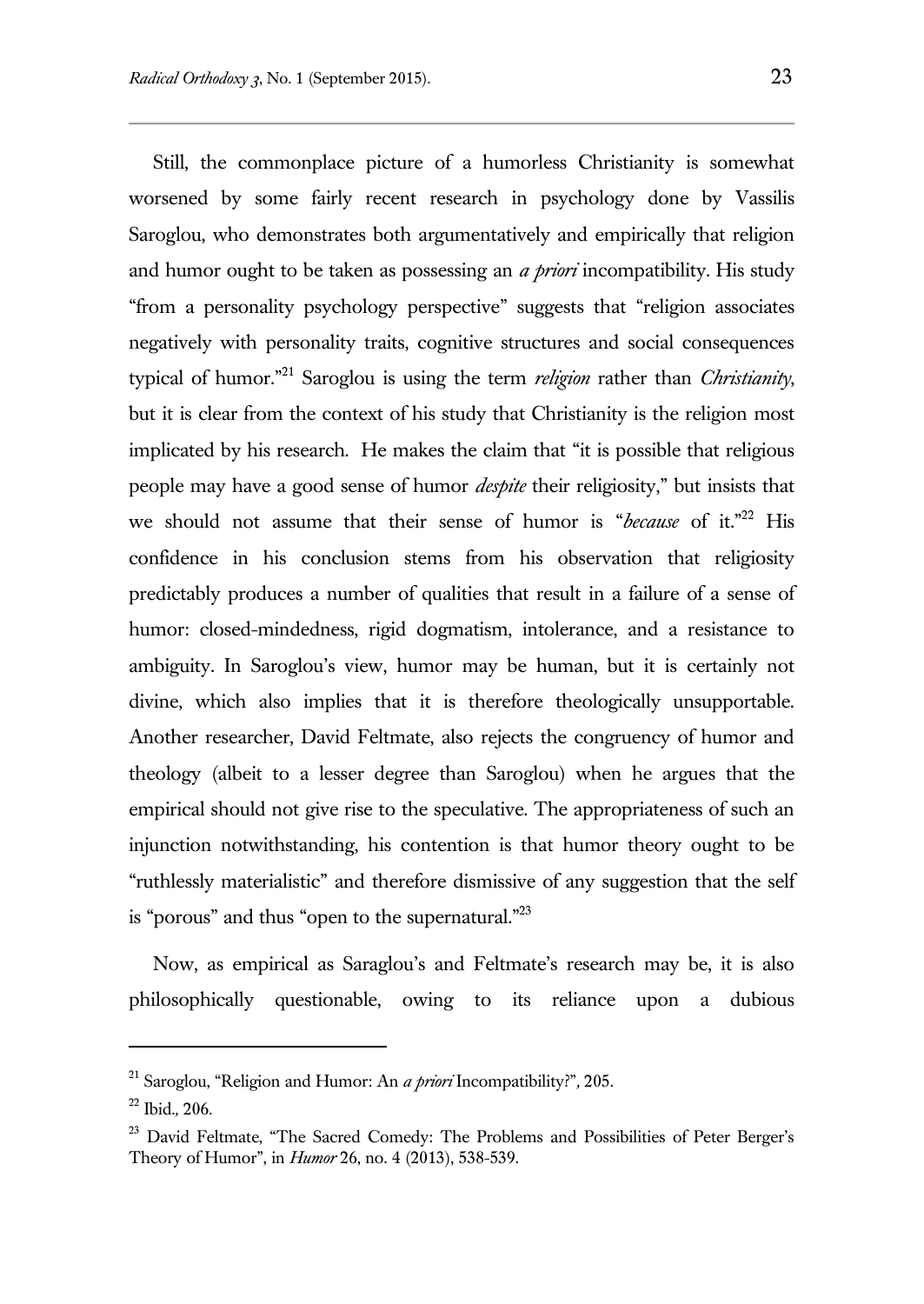presupposition. It is clearly true that a lot of religious people are closed-minded, rigidly dogmatic, intolerant, and resistant to ambiguity, but such descriptors could easily be applied to those who would regard themselves as non-religious, or even outright atheistic. The question, then, ought not to be whether Christians lack humor and therefore also the capacity to laugh, but whether it is possible to legitimate absolute humorlessness in theological terms. In other words, the central question is how Christianity, and its emphasis on "reconciliation of all things" to the Christ of faith (Colossians 1.15), may or may not be reconciled to humor and the laughter that results from an encounter with a good joke. To present an answer to this question, I turn to the work of G. K. Chesterton—a theologian who was forever laughing, joking, and defending the ephemeral. This was a man who had a remarkable "faculty of enjoying things" and whose "laugh was the loudest and most infectious of them all."<sup>24</sup> I want to explore here what it was in Chesterton's theology that allowed him to befriend and defend the jocular. My contention is simple: Chesterton's hilarity is perfectly congruent with his theology and is not just an anomaly owed to his temperament. To argue this, I put forward the claim that Chesterton's theology is distinctly paradoxical, and therefore open to the doubleness that humor is founded upon, and also that the centrality of the virtues of honesty, humility, and hospitality to his philosophy provide fertile soil for glee to grow. While I cannot here solve the question of whether Christian theology and humor are always reconcilable, tackling Chesterton's work may prove at least somewhat helpful for engaging with this much larger issue.

<sup>24</sup> Ian Ker, *G. K. Chesterton: A Biography* (Oxford: Oxford University Press, 2011), 18.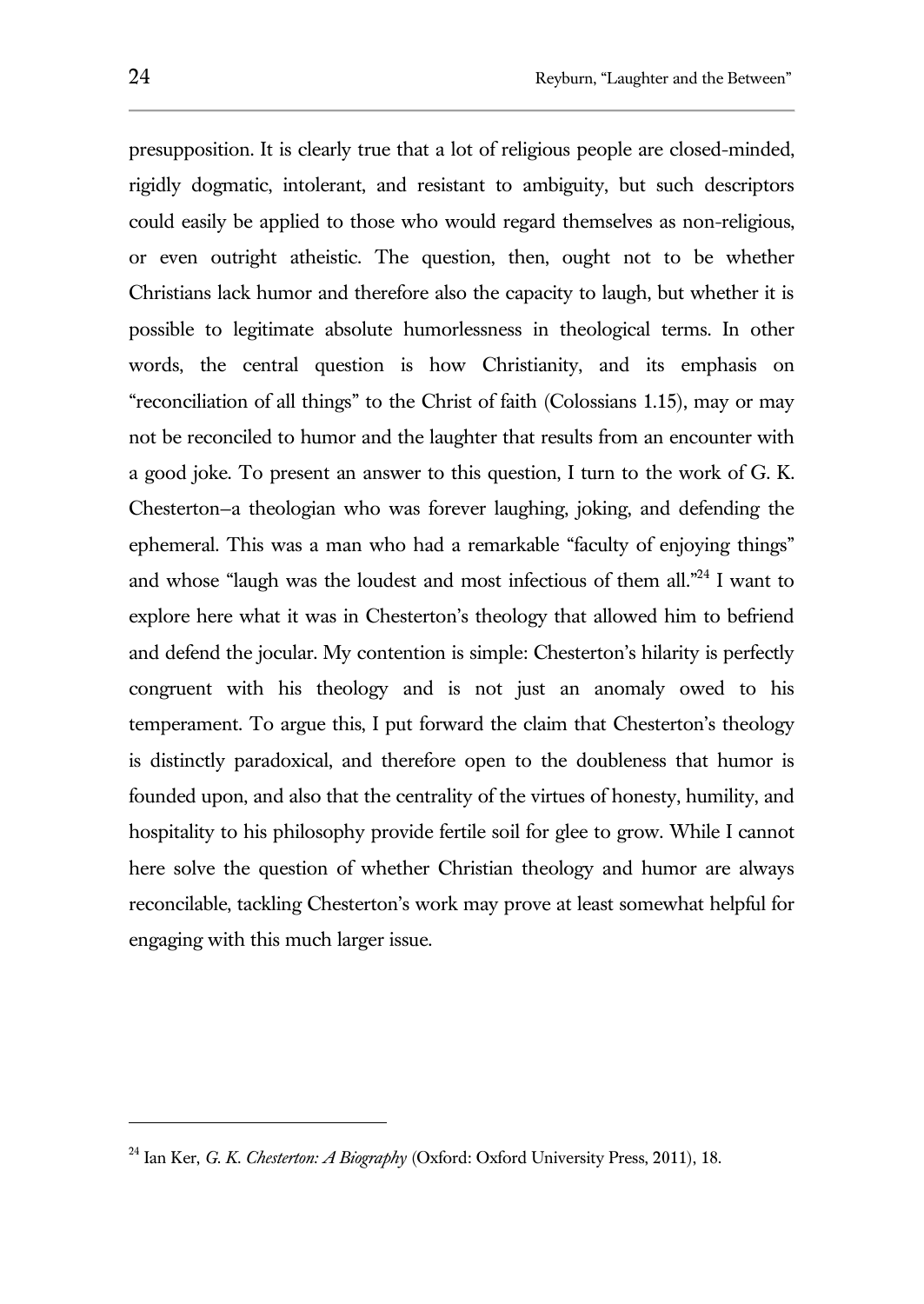## **1. Chesterton, Humor, and William Desmond's Fourfold Sense of Being**

Chesterton accedes, when it comes to matters of faith, that "far from it being irrelevant" to resort to silliness, it is in fact "the test of one's seriousness."<sup>25</sup> He claims that "[i]t is the test of a good religion whether you can joke about it." If you can "take examples from pots and pans and boots and butter-tubs" then your theory, philosophy, or religion may have some genuine validity.<sup>26</sup> Here, Chesterton is not offering an oxymoronic logic that claims that the serious *is* silly, but is alluding instead to the fact that what matters is primarily one's attitude toward reality, not just one's opinion of it. By insisting that attitude forms the context for dogma, Chesterton's theology exposes the wrongheadedness of a great many thinkers, Saroglou included, who have mistaken the content of belief for the container. For while the specifics of belief are not unimportant, what is primary is one's posture toward reality; in fact, it is a particular posture toward reality that dogma serves. Dogma is made for reality, not the other way around. In Chesterton's thinking, as also in Kierkegaard's theology, the truth and the way to the truth are the same thing.<sup>27</sup> To disregard the way (understood as one's posture or attitude toward reality) is tantamount to disregarding reality itself. What matters is not just a statement of belief, but the very syntax of that belief.<sup>28</sup>

To explain this notion of how one's stance can help, or perhaps even inhibit, one's sense of humor, the philosophy of William Desmond is particularly

<sup>25</sup> G. K. Chesterton, *Collected Works, Volume 27, Illustrated London News 1905-1907* (San Francisco: Ignatius Press, 1986), 206.

<sup>26</sup> G. K. Chesterton, *Collected Works, Volume 27,* 206.

<sup>&</sup>lt;sup>27</sup> Christopher Ben Simpson, *The Truth is the Way: Kierkegaard's Theologia Viatorum* (Eugene: Cascade, 2011), 5.

<sup>28</sup> G. K. Chesterton, *Collected Works, Volume 36*, *Illustrated London News 1932-1934* (San Francisco: Ignatius Press, 2011)*,* 63.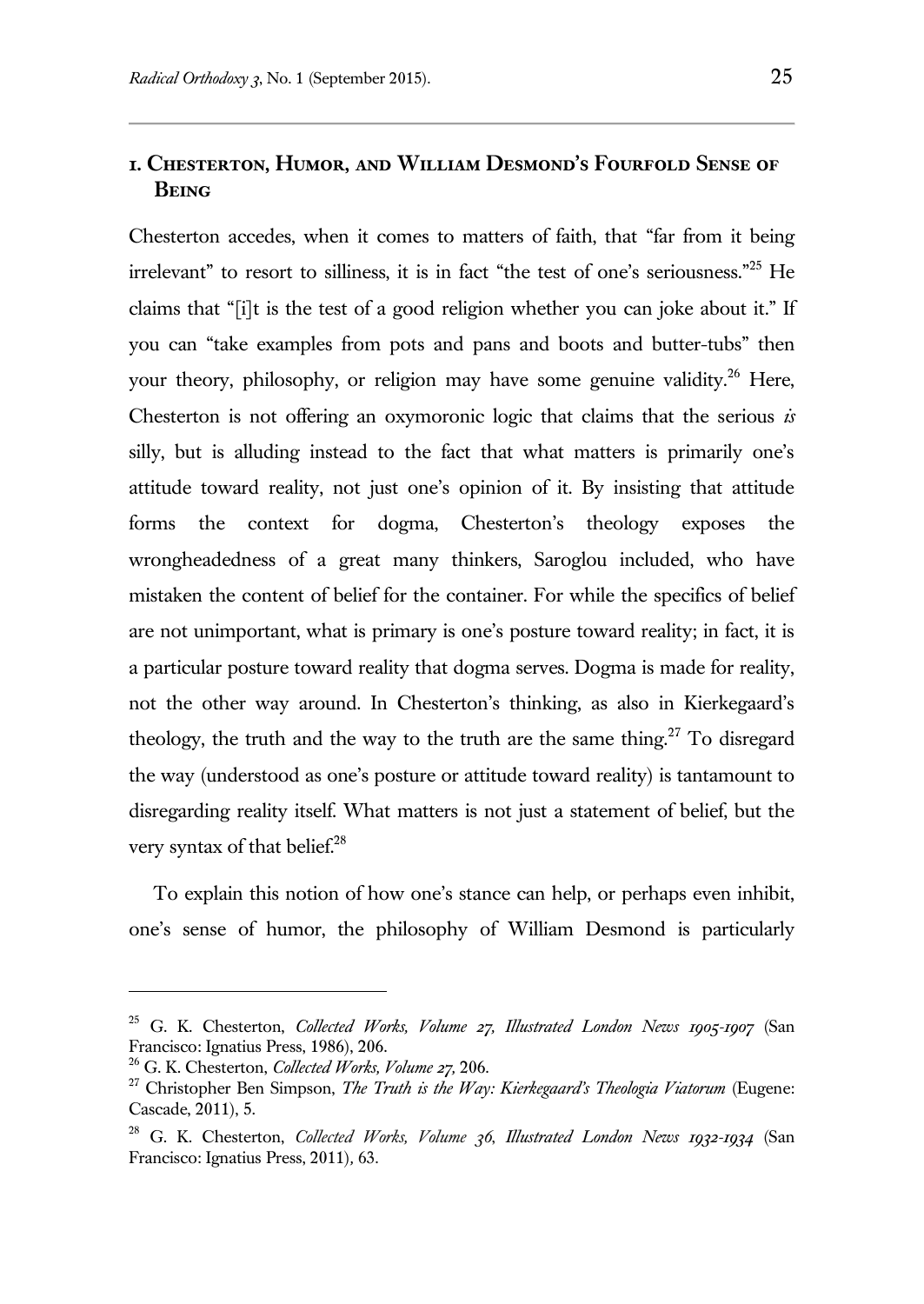instructive. It is through Desmond's lens of the "fourfold sense of being" that Chesterton's theology of humor is contemplated below. This fourfold, which is rooted in Aristotle's contention that "being may be said in many ways,"<sup>29</sup> may be offered as a way of grappling with our relationship with the multiple facets of reality. It traces the contours of various conditions of mindfulness before the world in a kind of phenomenology without phenomenological reduction and thus helps us to understand, in particular, the way that we figure and configure our language about things. This will obviously have a bearing on the way that language operates in various forms of the comical.

The first sense of being is the univocal sense, which "stresses the immediate [and arguably obvious] unity of being and thus prioritizes a simple sameness over multiplicity, mediation, and difference."<sup>30</sup> While the univocal is not untrue to being—after all, determination is essential for identifying and distinguishing the other senses of being—it is clearly resistant to humor in a few ways, and may therefore help to explain, at least partially, why certain theologians and theologies have tended toward solemnity. In particular, it resists complexity, especially with regard to the way that the same relates to the other. By seeking perfect coherence and consistency, and thus often tending toward literalism, it tends to flatten the possibility of surprise and consequently rests all too easily on unambiguous absolutes. Humor cannot thrive in a world perceived exclusively in terms of the univocal because humor is by nature the result of having incongruity answer to congruity, in a clash between the same and the other.

By stressing the (supposedly) unmediated same, the univocal tends to support a kind of monomania. In attempting to fix the truth determinately in rigid

<sup>29</sup> William Desmond, *Philosophy and its Others: Ways of Being and Mind* (Albany: State University of New York Press, 1990), 6.

<sup>30</sup> Christopher Ben Simpson. *Religion, Metaphysics, and the Postmodern: William Desmond and John D. Caputo* (Bloomington, IN: Indiana University Press, 2009), 29.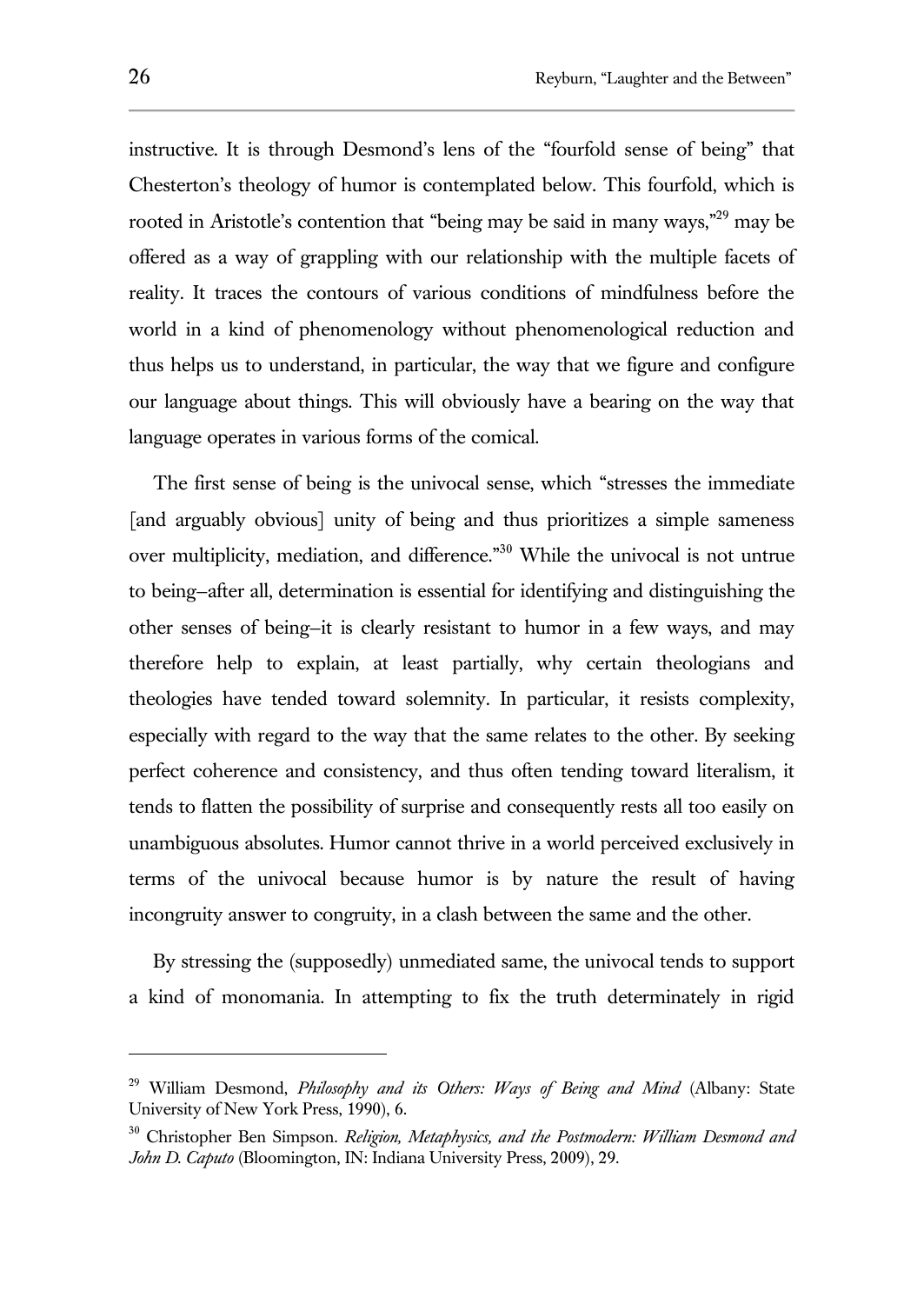$\overline{a}$ 

thinking, playfulness is rejected out of hand. Somewhat unsurprisingly, just as laws against laughter will ultimately fail to prevent laughter (as many a serious monastic has discovered), the univocal cannot sustain itself. It is forever confronted with its own limitations, which undermine its absolute claims.<sup>31</sup> It is probably for this reason that jokes are often on the univocally inclined: the confrontation with otherness at the center of humor is helpfully exaggerated by this self-limiting univocal solidity. Chesterton demonstrates this, for instance, when he offers that the "Morbid Logician seeks to make everything lucid, and succeeds in making everything mysterious" and that "[t]he Determinist makes the theory of causation quite clear, and then finds that he cannot say 'if you please' to the housemaid."<sup>32</sup> It is not insignificant, as is made clearer below, that the fault lines in the univocal are unveiled so well by the presence of paradox.

While Christian theology certainly makes absolute claims, and thus includes the univocal as much as any other discourse, it is not properly understood as univocal and, at least in this regard, cannot be understood as contrary to humor and laughter. Reinhold Niebuhr, for one, points out that humor has a disarming quality that he intimates is in fact central to Christian theology: "The sense of humor is ... a byproduct of self-transcendence. People with a sense of humor do not take themselves" or their views "too seriously. They are able to 'stand off' from themselves, see themselves in perspective, and recognize the ludicrous and absurd aspects of their pretentions."<sup>33</sup> Humor, in other words, requires what C. S.

<sup>&</sup>lt;sup>31</sup> William Desmond, *Being and the Between* (Albany: State University of New York Press, 1995), xiv-xv.

<sup>32</sup> G. K. Chesterton, *G. K. Chesterton: Essential Writings,* edited by William Griffin (Maryknoll: Orbis, 2003), 55.

<sup>33</sup> Reinhold Niebuhr. *Discerning the Signs of the Times: Sermons for Today and tomorrow* (New York: Charles Scribner's Sons, 1946), 111-131.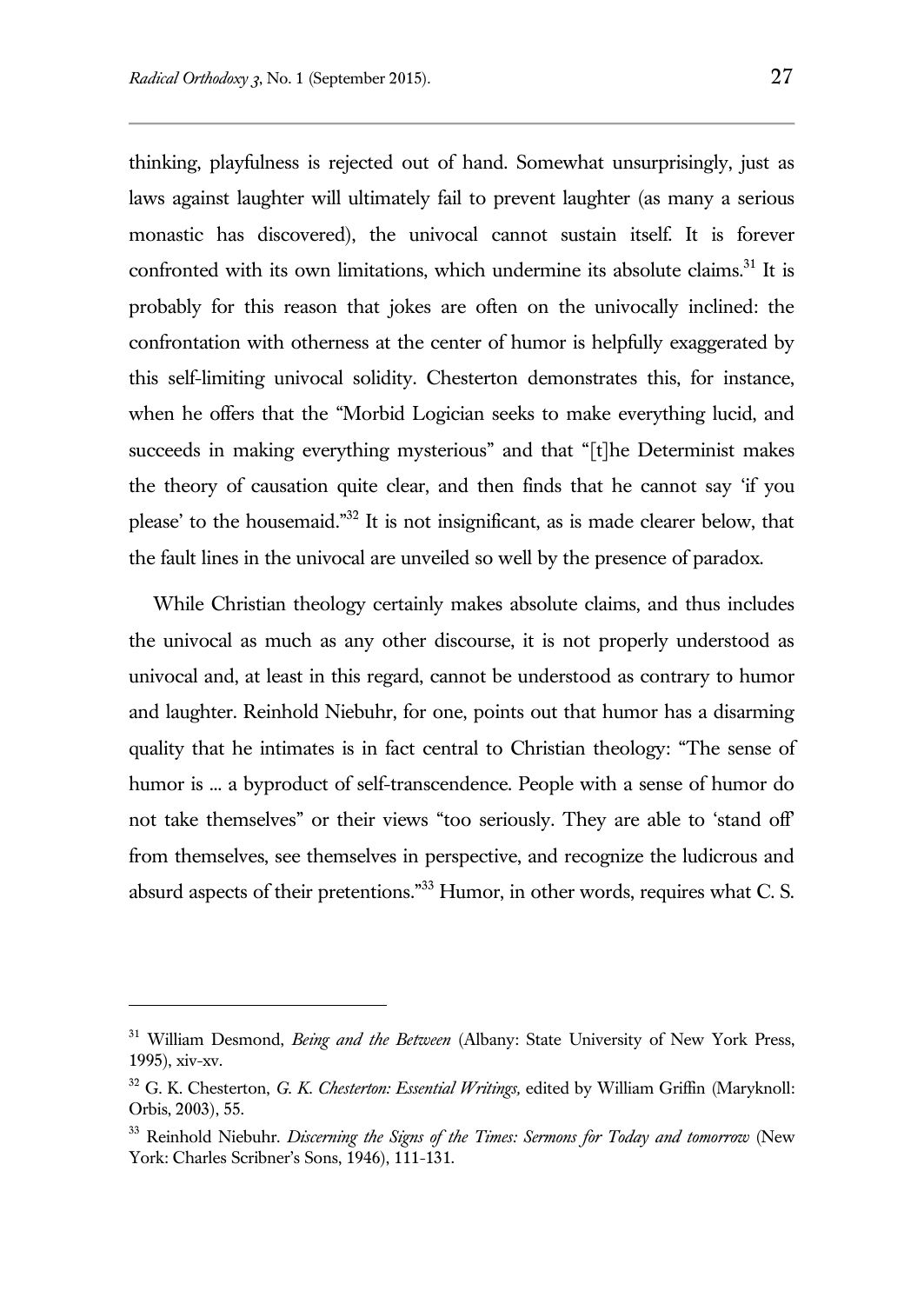Lewis calls "a taste for the other."<sup>34</sup> It requires a protagonistic shift, a decentering of self, that the univocal does not allow. Against this undiluted univocity, Chesterton is often toying with multiple perspectives. In fact, to survey his theology is to discover a complex picture of constant re-evaluations, reflections, and re-contextualizations. He warns us, after all, against the person who thinks only one thought—that is, the person whose perspective is rigid without any reason.<sup>35</sup> The person with only one thought stops all other thinking; in Chesterton's view, the thought that stops thought is the only thought that ought to be stopped.

Perhaps, then, humor and laughter would be more at home in the equivocal sense of being, which "stresses" an unmediated or even unmediatable "manyness over unity, difference over sameness, ambiguity over clarity."<sup>36</sup> In its obsession with an exaggerated and indeterminate sense of dispersion, disconnection, and difference, equivocity forces otherness to recede into unintelligibility. In the equivocal, the mind is divorced from being, and as a consequence a kind of hyper-subjectivity tends to take over, one that is highly uncertain of itself—if indeed it even allows for such a thing as a self—and yet, paradoxically, it is highly certain in this very hyper-subjectivity of its own uncertainties. In this, the same and the other remain permanently alienated from each other.

The equivocal sense is true to being in that it stresses the becoming of being that is, it highlights the fact that being is a dance of impermanences and unquenchable dehiscences. But it fails to be true to being by insisting upon a somewhat absolutized fragmentation, and it shares in the conundrum of univocity by being self-subverting—beneath a sense of difference there is always a

<sup>34</sup> Gilbert Meilaender, *The Taste for the Other: The Social and Ethical Thought of C. S. Lewis*  (Grand Rapids: Wm. B. Eerdmans, 1978).

<sup>35</sup> G. K. Chesterton, *Collected Works, Volume 29, Illustrated London News 1911-1913* (San Francisco: Ignatius Press, 1988), 207-210.

<sup>36</sup> Simpson, *Religion, Metaphysics, and the Postmodern*, 29.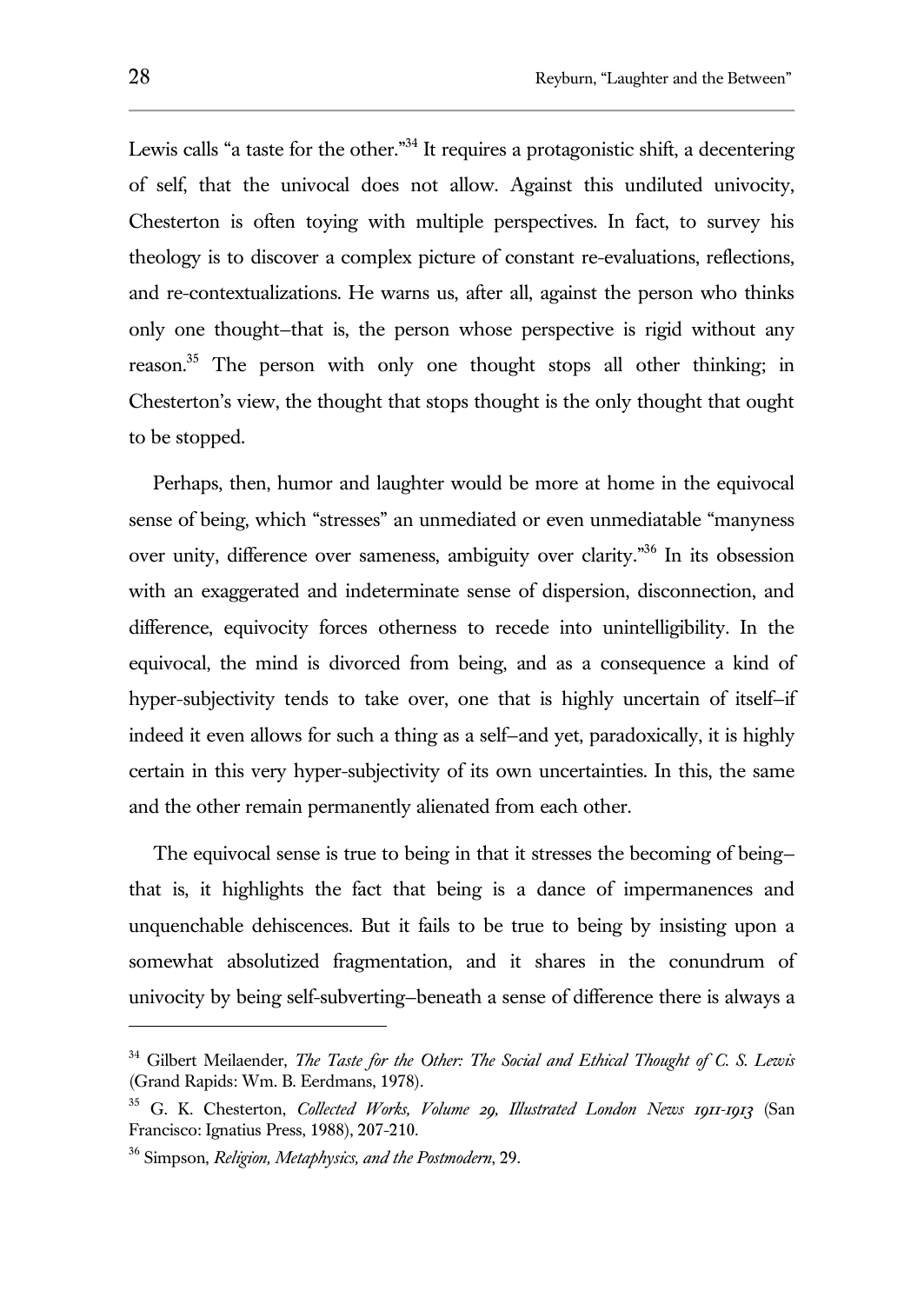sense of the same. To those who say that "[t]here is not an abiding thing in what we know," Chesterton responds that "it cannot be true that there is nothing abiding in what we know. For if that were so we should not know it at all and should not call it knowledge."<sup>37</sup> He points out that "the fact of two things being different implies that they are similar. The hare and the tortoise may differ in the quality of swiftness, but they must agree in the quality of motion. The swiftest hare," for instance, "cannot be swifter than an isosceles triangle or the idea of pinkness."<sup>38</sup> Moreover, mediation is always involved, even when we perceive that a thing is beyond mediation. That we recognize its mysteriousness is precisely the result of being confronted with the limits of mediation. Desmond suggests that comedy is one articulation of the "fertile equivocality of human being," although he also points out that the equivocal does not account completely for our laughter.<sup>39</sup> In non-sequiturs, such as the one offered by Chesterton on the swiftness of the hare, we especially have a sense of the equivocal, and yet our ability to get the joke rests on a mediation and a sense of solidity that is not accounted for by the equivocal. While the equivocal may try to suppress the determinable, the determinable always finds a way to break through.

For this reason, the modern dialectical sense of being may appear, at least at first, to be a better option for accounting and allowing for humor, since it is an attempt, as Hegel's philosophy shows, to grapple honestly with the sameness presented by the univocal and the difference perceived by the equivocal. After all, as Lydia Amir observes, "humor is the result of a conflict between the self and an external object."<sup>40</sup> Thus, the "humorist"–especially as one who accesses a

<sup>37</sup> Chesterton, *Collected Works, Volume 1*, 78.

<sup>38</sup> Ibid.

<sup>39</sup> William Desmond, *Being and the Between,* 116.

<sup>40</sup> Lydia B. Amir, *Humor and the Good Life in Modern Pphilosophy: Shaftesbury, Hamann, Kierkegaard.* Albany: State University of New York Press, 2014), 212.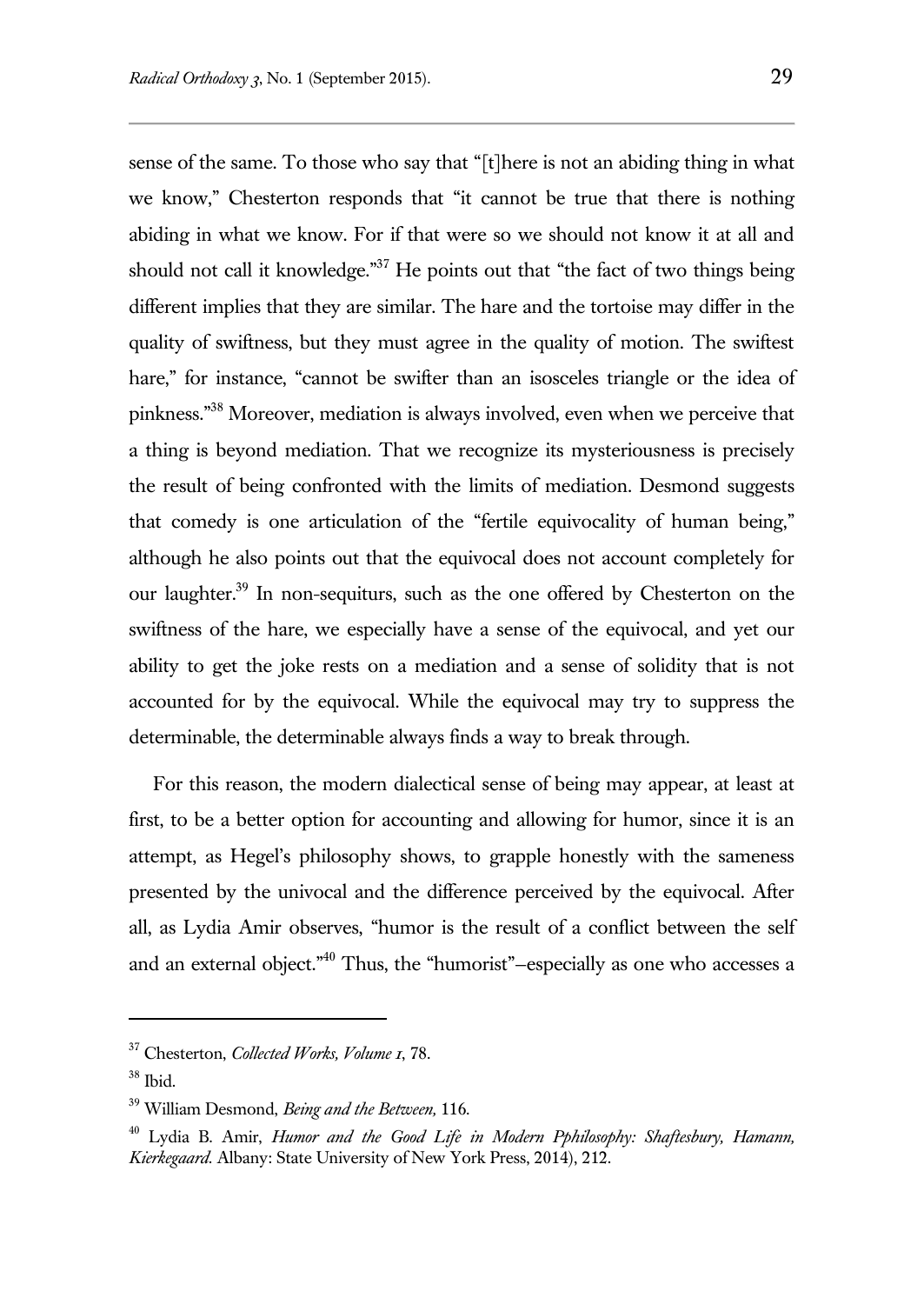"sublime or contemplative mood"—will "[speak] the truth about himself in his relation to the other or the object."<sup>41</sup> The dialectical sense ought to be able to accommodate humor and laughter better than the univocal and equivocal senses of being. Nevertheless, it is clear that it attempts to recover the univocal after equivocity and thus places the emphasis on the side of the same, at the expense of the other. The result is that even the different is perceived ultimately as being unified on the side of the familiar—that is, as something that can be synthesized into the same by self-mediation.

For the Hegelian dialectician, humor is a kind of inversion of the sublime—an experience, that is, of the infinite within the bounds of the finite.<sup>42</sup> In accordance with the dialectical sense of being, laughter itself, far from being a "signal of transcendence" (to borrow Peter Berger's term), $43$  is rooted in immanence and embodiedness, as if the joke is always intended to be an affirmation of one's material self. Hegel himself suggests that "[t]he general ground for comedy is ... a world in which man as subject or person has made himself completely master of everything that counts to himself."<sup>44</sup> The fact that the opposite is also easily arguable—namely, that laughter also propels us away from our self-enclosed intellectualizations—should alert us to the limitations of the Hegelian view. While it is not my aim here to discuss Hegel's philosophy of humor in any depth, I have mentioned the above to highlight how his dialectic, as a posture toward being, must ultimately undermine humor, even where it seems to accommodate otherness. By mediating the other into the same, it promotes, albeit unwittingly,

<sup>41</sup> Ibid., 214.

<sup>&</sup>lt;sup>42</sup> Benjamin Rutter, *Hegel on the Modern Arts* (Cambridge: Cambridge University Press, 2010), 217.

<sup>43</sup> Peter Berger, *A Rumor of Angels: Modern Society and the Rediscovery of the Supernatural*  (Boston: Anchor Books, 1970).

<sup>44</sup> Rutter, *Hegel on the Modern Arts*, 217.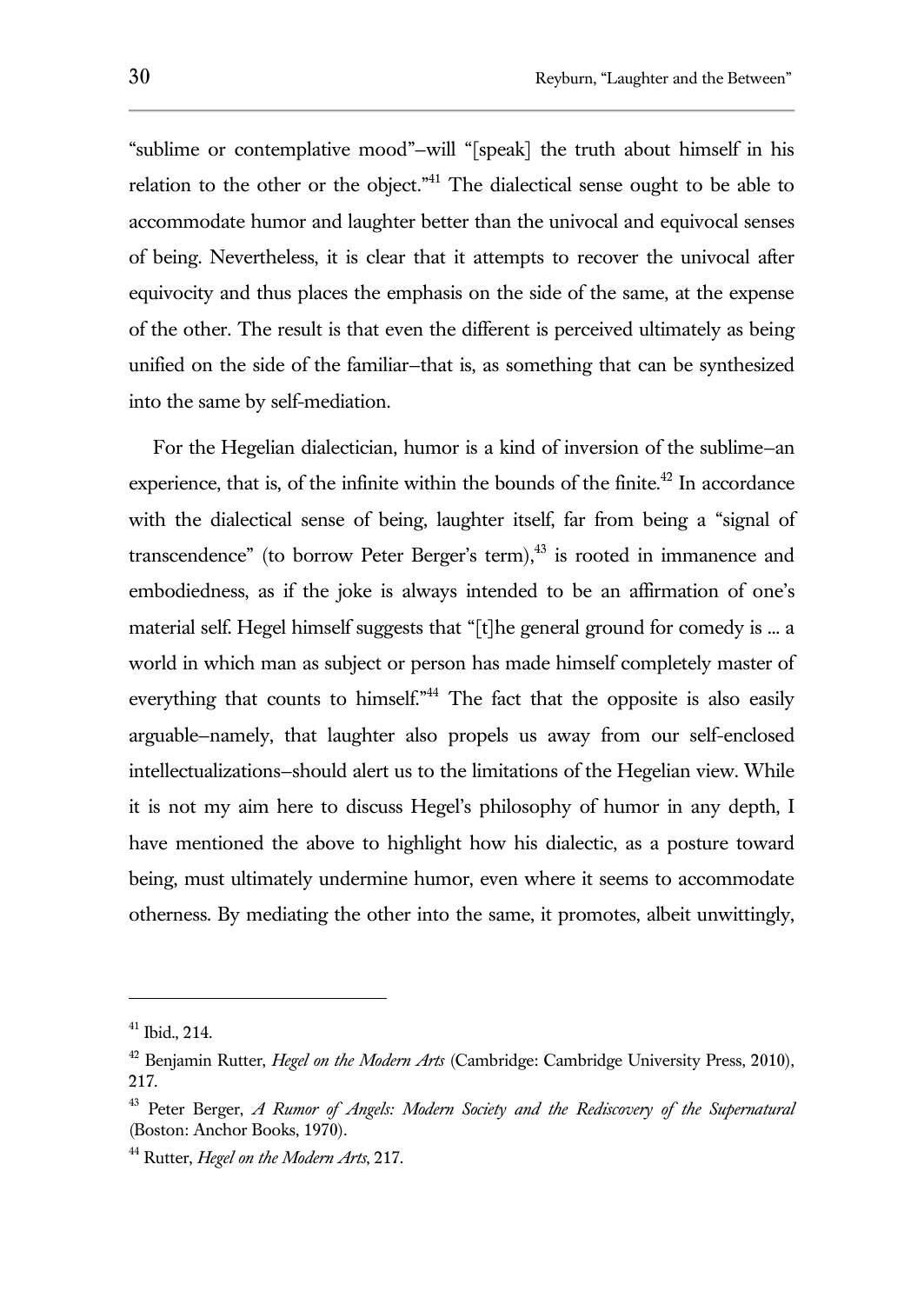the explaining of any joke. This inevitably results in the eradication of humor, or any possibility of laughter, even if humor and laughter were originally present.

This is precisely the problem highlighted by E. B. White when he notes that "[a]nalysts have had their go at humor, and I have read some of this interpretative literature, but without being greatly instructed. Humor can be dissected, as a frog can, but the thing dies in the process and the innards are discouraging to any but the pure scientific mind."<sup>45</sup> This is a problem often noted by humor theorists. When reflecting on Arthur Koestler's theories on humor, David Nathan, for instance, has this to say: "Expert Schmexpert, he still tells the joke like no comedian would have done. If you want to know about comedy, go to the comics."<sup>46</sup> "There is no mathematics or geometry of the comic," Desmond writes; "When we thus determine the meaning of a joke, we kill it; spell out a joke and there is no laughter."<sup>47</sup>

"Laughter," Desmond contends, "is ultimately grounded in the generous agape  $\left[\frac{\dot{\alpha}}{\gamma \dot{\alpha}} \pi \eta\right]$  of being, though most of it takes shape in the equivocal.<sup>"48</sup> For Desmond, this  $\dot{\alpha} \gamma \dot{\alpha} \pi \eta$  as the recovery of the equivocal after dialectic reflects a particular type of mindfulness that takes heed of the other senses of being, but resists any attempt to control being through self-mediation, since being is ultimately not a mere intellectual exercise. Being, as D. C. Schindler observes, is "everything ... *and more*." <sup>49</sup> It presents itself always as excessive, inexhaustible, and

<sup>&</sup>lt;sup>45</sup> White, E.B. & White, K.S. A Subtreasury of American Humor, (New York: Coward-McCann, 1941), xvii.

<sup>46</sup> David Nathan, *The Laughtermakers: A Quest for Comedy* (London: Peter Owen,1971), 13. It is, however, a mistake to assume that the analysis of humor should necessarily be funny. The analysis of anything is never the same as the thing analyzed, even when it is a suitable reflection of the truths revealed by what is being analyzed.

<sup>47</sup> Desmond, *Being and the Between,* 116.

 $48$  Ibid.

<sup>49</sup> D. C. Schindler, *The Catholicity of Reason* (Grand Rapids: Wm. B. Eerdmans Publishing, 2013), 4.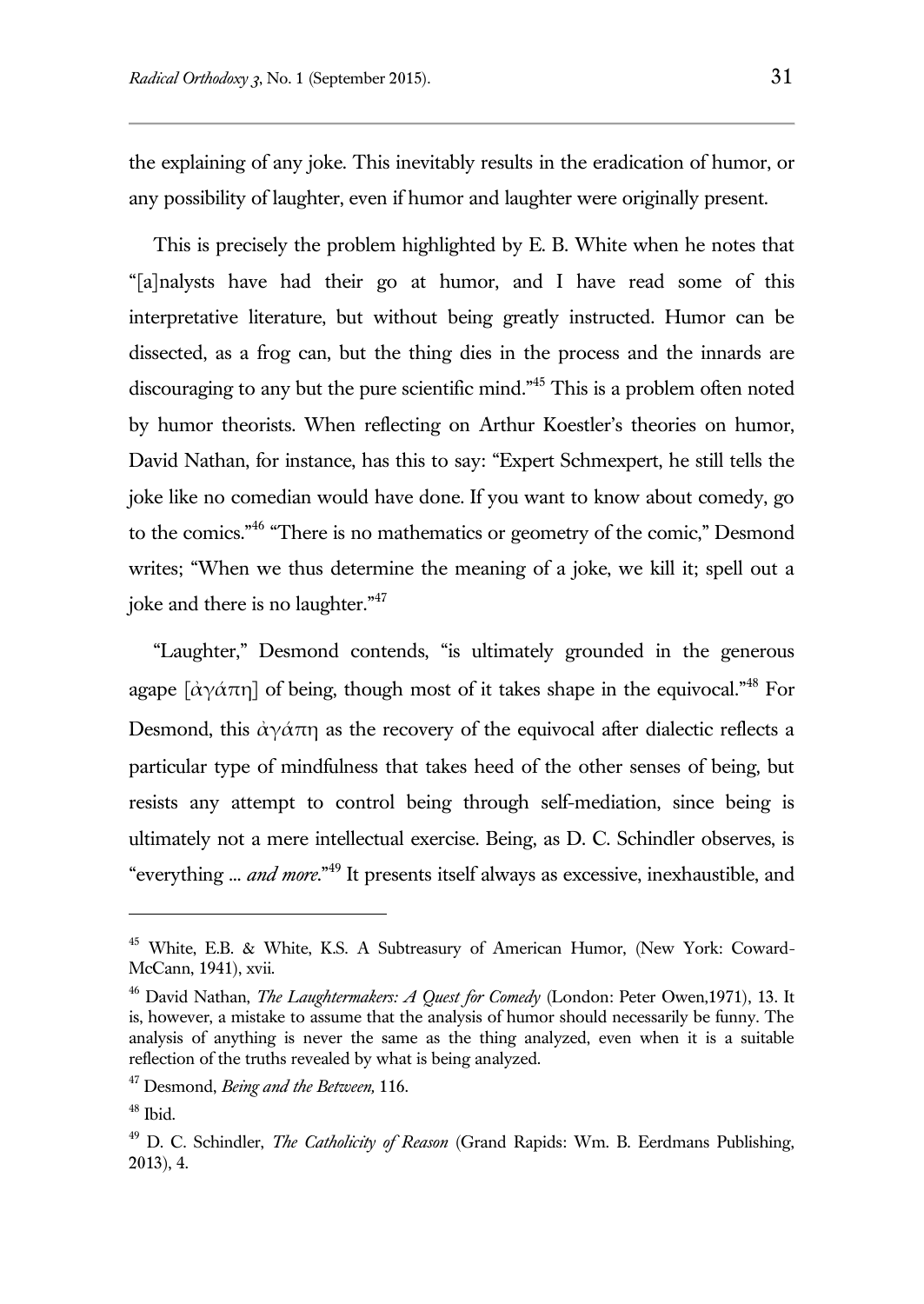overdetermined. Thus, Desmond offers what he calls the *metaxological* stance toward being. Metaxology, as a discourse (λόγος) of the between (μεταξύ), affirms our being as between-being. The metaxological, as an "intermediation between beings who are open wholes until themselves, without being completely determined by themselves,"<sup>50</sup> "is the truth of the univocal, equivocal, and the dialectical. When we try to articulate it, we are trying to find the right words for what is given in the overdeterminacy of ... original astonishment."<sup>51</sup>

The metaxological affirms our between-being, which is precisely what Chesterton does when he notes that humor rests on an understanding of the "Dual Nature of Man"; the "primary paradox" is that "man is superior to all the things around him and yet is at their mercy."<sup>52</sup> Man has a kind of "spiritual immensity within" that is always co-inherent with his "littleness and restriction without."<sup>53</sup> This fact reads as a joke, "for it is itself a joke that a house should be larger inside than out." <sup>54</sup> Elsewhere, Chesterton writes that "Man himself is a joke in the sense of a paradox. That there is something very extraordinary about his position, and therefore presumably about his past, is the clearest sort of common sense. Alone of all creatures he is not self-sufficient, even while he is supreme." The human being, Chesterton says,

<sup>50</sup> Desmond, *William Desmond Reader*, 38.

<sup>51</sup> Ibid., 4.

<sup>52</sup> G. K. Chesterton, *Collected Works, Volume 28, Illustrated London News 1908-1910* (San Fancisco: Ignatius Press, 1987)*,* 66. In Milbank's assessment of Chesterton, he equates the metaxological with Chestertonion paradoxy, in *The Monstrosity of Christ,* edited by Creston Davis (Boston: MIT Press, 2009). John D. Caputo seems skeptical of this equation of the metaxological with the paradoxical but I nonetheless think that Milbank's assessment is fitting, especially when taken in the context of the aim of Chesterton's paradoxy and Desmond's metaxology, which is, if a generalization may be allowed, to recover a sense of astonishment within our concrete experience of the world.

<sup>53</sup> G. K. Chesterton, "Humour: Encyclopedia Britannica," 1928. http://www.cse.dmu.ac.uk/~mward/gkc/books/Humour.html. Retrieved 10.11.2014.

<sup>54</sup> Chesterton, "Humour: Encyclopedia Britannica".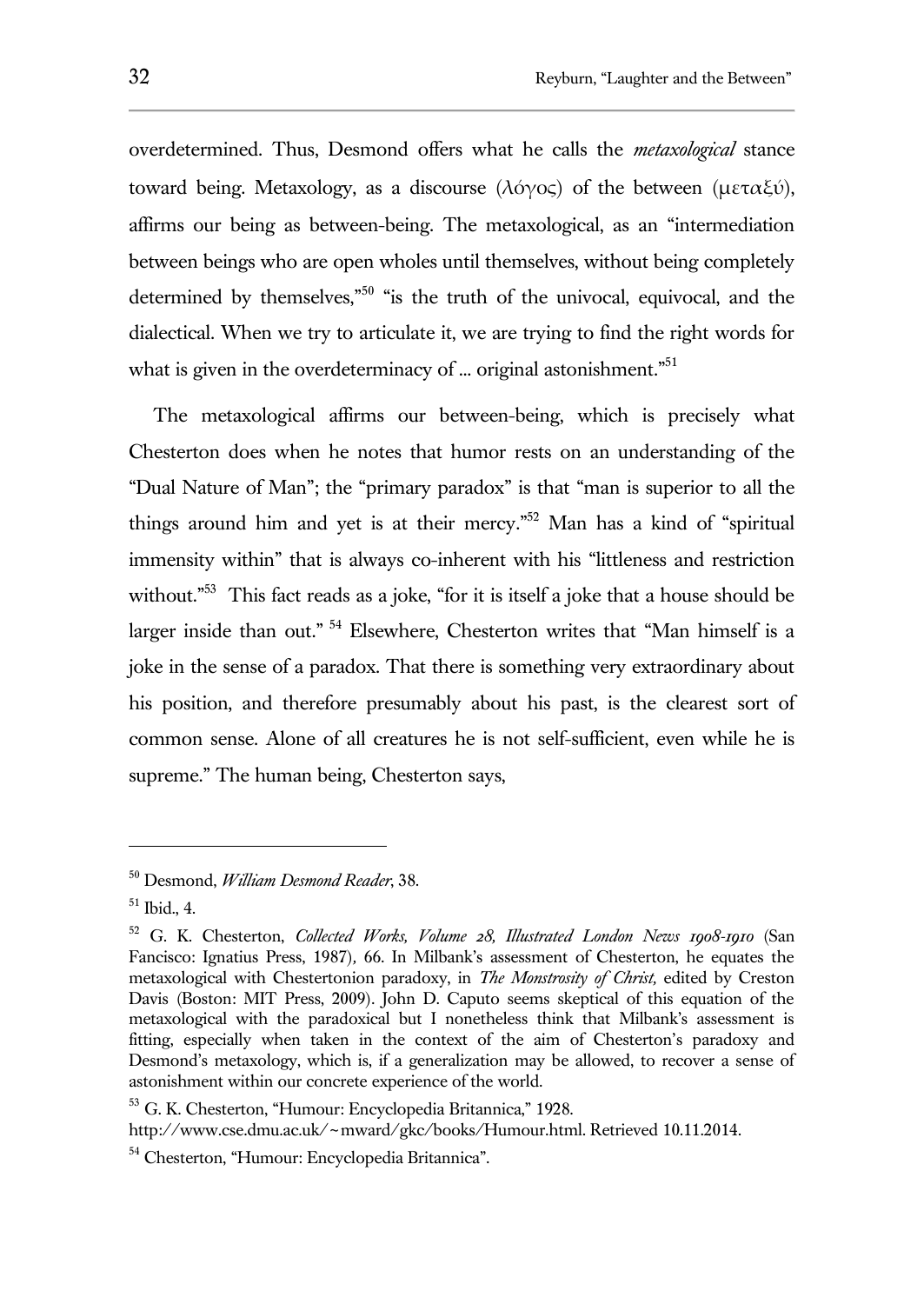dare not sleep in his own skin; he cannot simply put his own food into his own stomach. He has to put the latter first into an oven and cover the former first with external and foreign hair; always sleeping in somebody else's skin. In one sense he is a cripple amongst the creatures; he is at once imperfect and artificial like a monster with two glass eyes and two wooden legs. He is propped upon crutches that are called furniture; he is patched and protected with bandages that are called clothes. Properly visualized, he is grotesque, not when he sits on a hat, but when he allows a hat to sit on him. Properly understood, he is not so ridiculous when he sits on a hat as when he sits on a chair; for then he is acting like some monstrous sort of crippled quadruped and equipping himself with four wooden legs. Why the lord of creation is a cripple in this queer sense is an open question; but some maintain that it is because he once had a bad fall.<sup>55</sup>

Chesterton echoes these thoughts in his book *The Everlasting Man*:

The simplest truth about man is that he is a very strange being; almost in the sense of being a stranger on the earth. In all sobriety, he has much more of the external appearance of one bringing alien habits from another land than of a mere growth of this one. He cannot sleep in his own skin; he cannot trust his own instincts. He is at once a creator moving miraculous hands and fingers and a kind of cripple. He is wrapped in artificial bandages called clothes; he is propped on artificial crutches called furniture. His mind has the same doubtful liberties and the same wild limitations ... Alone among the animals he feels the need of averting his thought from the root realities of his own bodily being; of hiding them as in the presence of some higher possibility which creates the mystery of shame.<sup>56</sup>

Chesterton articulates man's between-being by highlighting two aspects of our experience of the between. The first follows Plato's understanding of man: he

<sup>55</sup> Chesterton, "The Anatomy of the Joke," 1922.

http://www.cse.dmu.ac.uk/~mward/gkc/books/Man\_Orthodox.html. Retrieved 10.11.2014

<sup>56</sup> Chesterton, *The Everlasting Man* (San Fancisco: Ignatius Press, 1993 [1925])*,* 36.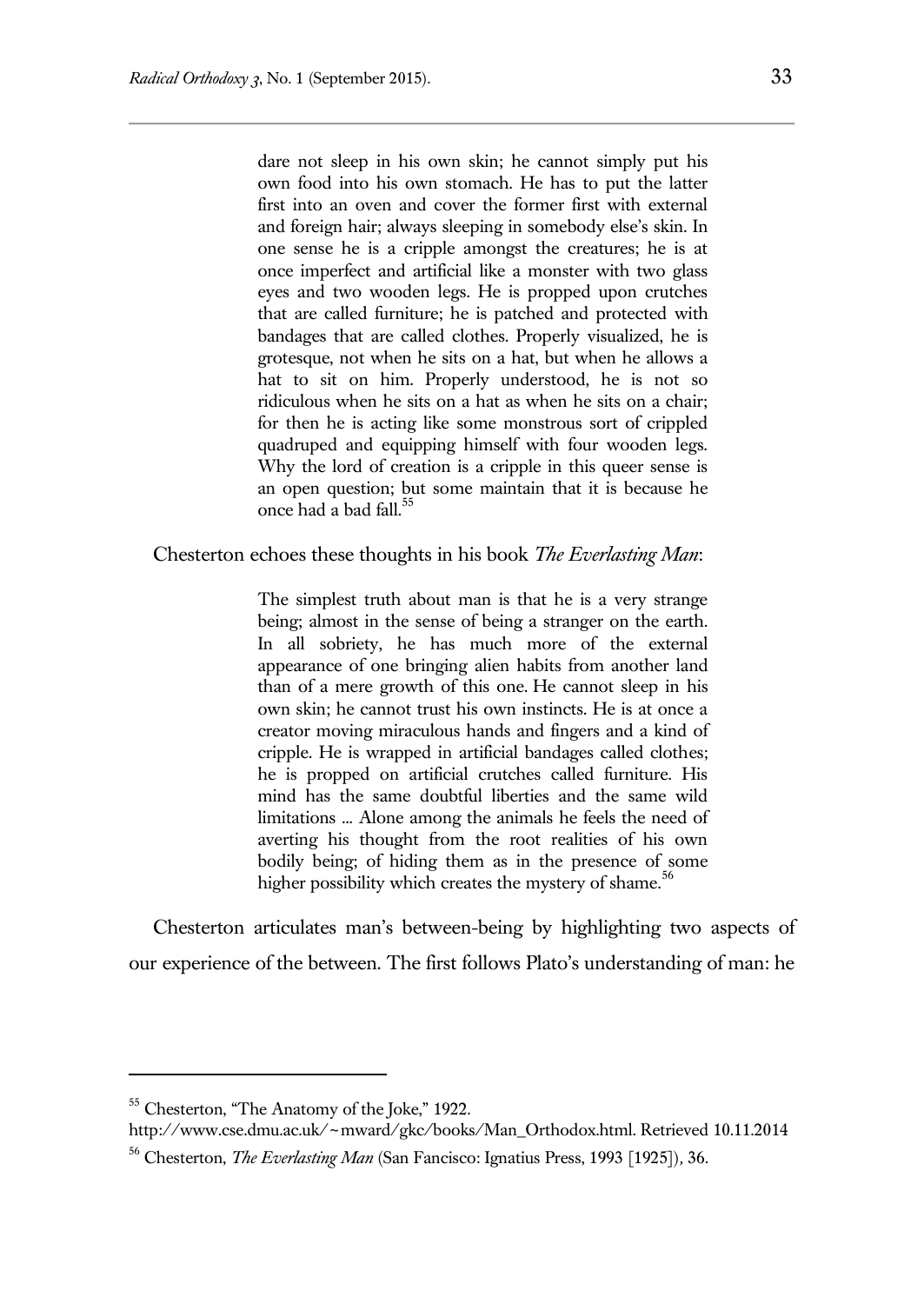is somehow both an animal and yet also godlike.<sup>57</sup> This is why, for Chesterton, "the process which ends in a joke necessarily begins with a certain idea of dignity.<sup>"58</sup> This sense of "dignity is in some way implied beforehand." <sup>59</sup> Chesterton argues that there are things that require no previous experience and yet can still "break on a person"—things like beauty or knowledge—but "incongruity cannot break on him without the pre-existence or pre-supposition of something with which it fails to be congruous."<sup>60</sup> The second aspect of the human experience of being between involves a sense of being fallen, which indicated by "the mystery of shame." We, as the "image of God," are caught between what we experience ourselves to be and what we hope ourselves to be.<sup>61</sup> The idea is expressed in the paradox that whatever we are, we are not ourselves. Our ideals are constantly being undermined by the brute facts of our material reality. This second experience of the between involves a strong sense of the corruption of the ethical. It is in the experience of these two betweens that humor originates. Thus, Chesterton contends that "[w]hatever is cosmic is comic" and also that "all grotesqueness is itself ultimately related to seriousness. Unless a thing is dignified, it cannot be undignified": $62$ 

> Why is it funny that a man should sit down suddenly in the street? There is only one possible or intelligent reason: that a man is the image of God. It is not funny that anything else should fall down; only that a man should fall down. No one sees anything funny in a tree falling down. No one sees a delicate absurdity in a stone falling down. No man stops in the road and roars with laughter at the sight of snow coming down. The fall of thunderbolts is treated with some gravity. The fall of roofs and high buildings is taken

<sup>57</sup> William Desmond, *Art, Origins, Otherness: Between Philosophy and Art* (Albany: State University of New York Press, 2003), 195.

<sup>&</sup>lt;sup>58</sup> Chesterton, "The Anatomy of the Joke."

<sup>59</sup> Ibid.

 $60$  Ibid.

 $61$  Ibid.

<sup>62</sup> Chesterton, *Collected Works, Volume 27,* 205-206.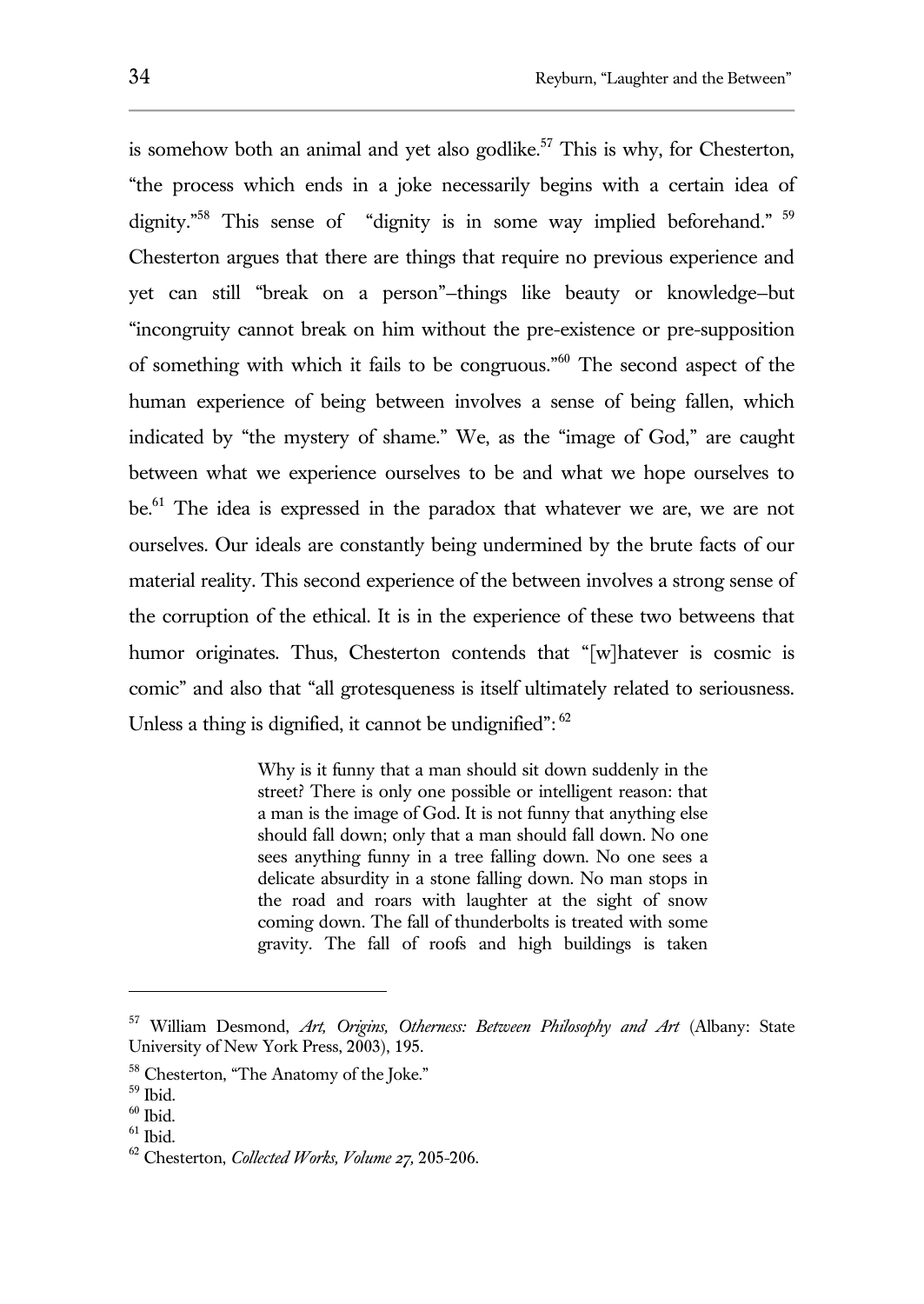seriously. It is only when a man tumbles down that we laugh. Why do we laugh? Because it is a grave religious matter: it is the Fall of Man. Only man can be absurd: for only man can be dignified.<sup>63</sup>

In the above, Chesterton deals with the first sense of our between-being: namely, the experience of having our expectations thwarted by our actions. Nevertheless, in pointing out that there is humor in this, he does not neglect the second sense of our between-being: namely, the disjunction between the ideal state of being and the corruption of that ideal, which is still inevitably a sign perhaps even a sacrament—of the first sense of our between-being. He goes so far as to say that even vulgar jokes point to the sublime. He suggests that "once you have got hold of a vulgar joke you may be certain that you have got hold of a subtle and spiritual idea."<sup>64</sup> Those who make vulgar jokes do so because they have observed "something deep" that "they could not express except by something silly and emphatic."<sup>65</sup> They have seen "something delicate which they could only express by something indelicate."<sup>66</sup> The ground of being and meaning speaks with a fair degree of lucidity even in being contradicted by nonsense.

Chesterton regards this sense of being between as distinctly human, which is why he points out that the human being is "[a]lone among the animals" in being "shaken with the beautiful madness called laughter; as if he had caught sight of some secret in the very shape of the universe hidden from the universe itself."<sup>67</sup> It is only man who is caught in this awareness—this perplexing, curious astonishment—of his own sense of being between. Of course, we do laugh at animals, but they never share in the joke, because they do not have this same

 $63$  Ibid.

<sup>64</sup> Chesterton, *Collected Works, Volume 28,* 66.

 $65$  Ibid.

<sup>&</sup>lt;sup>66</sup> Ibid.

<sup>67</sup> Chesterton, *The Everlasting Man,* 36.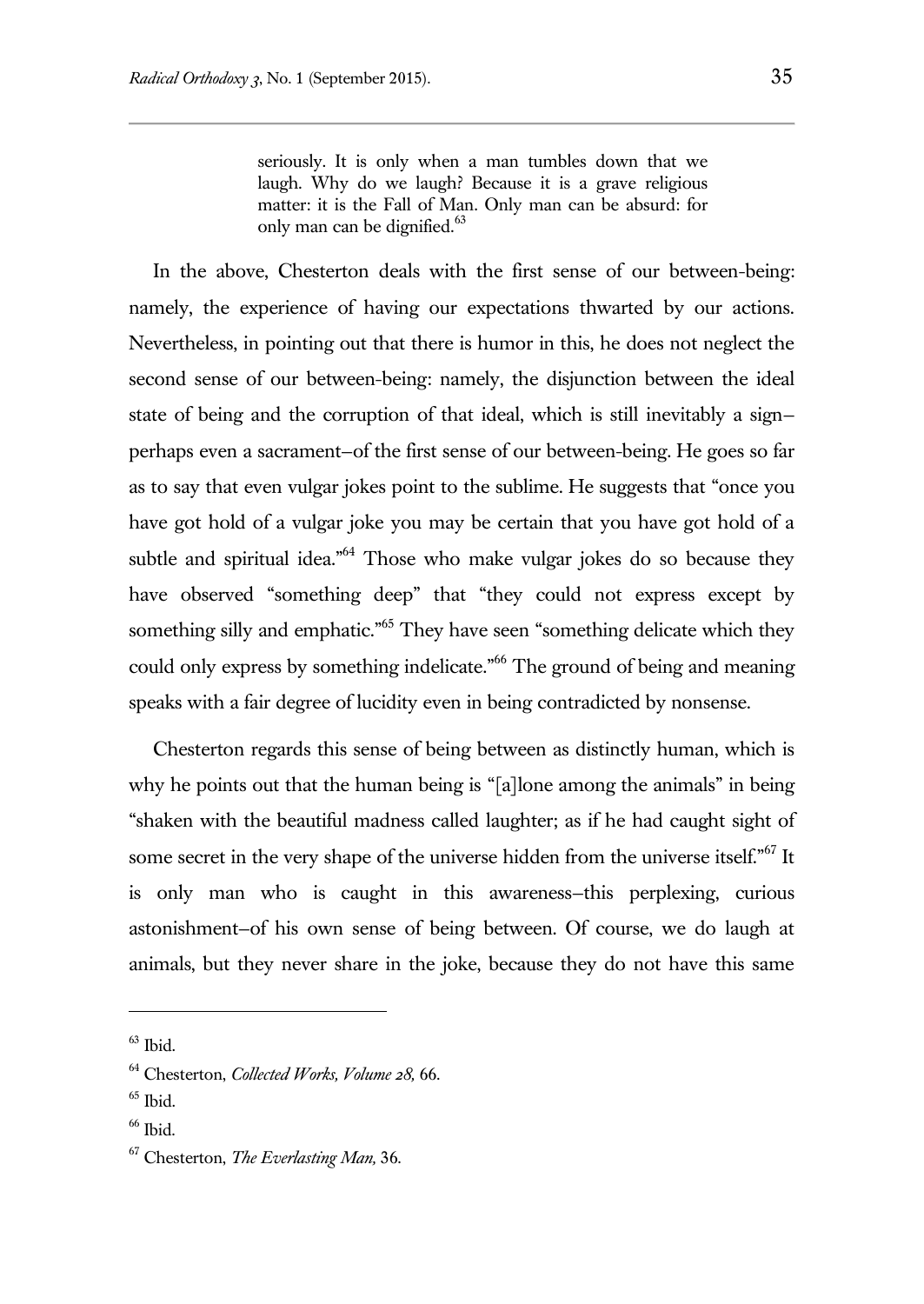sense of being between; we laugh at the laughter of the hyena or the "fantastic shapes of the other animals" only because they are "mirrored in the mind of man." <sup>68</sup> They become extensions of our own self-understanding. Even the "camel's hump and the rhinoceros' horn are human secrets and even human possessions." <sup>69</sup> We definitely "know the pelican and the penguin better than they know themselves."<sup>70</sup> As the world reflects us and as we reflect the world, we are made even more aware of our being as being between. And as we are made more aware of our being between we are opened up more fully to both the profound and the ridiculous.

Chesterton argues that we too easily lose this sense of the between, and thus need a philosophy or theology that helps us to retain it. He explains this need by means of a joke, thereby implying that it is philosophy or theology that upholds our sense of the between that will help us to retain our sense of humor. He writes, "I have often had a fancy for writing a romance about an English yachtsman who slightly miscalculated his course and discovered England under the impression that it was a new island in the South Seas."<sup>71</sup> The same logic of this joke is followed by Chesterton's friend J.B. Morton, in his story about a reputable rocket scientist, "Dr. Strabismus (Whom God Preserve) of Utrecht," who sets off amidst ridiculous fanfare to be the first man to land on the moon. Alas, "Dr. Strabismus (Whom God Preserve) of Utrecht," is high on ambition but low on skill; thus he and his crew end up landing in Worthing (while thinking, in deeply academic seriousness, that it is the moon).<sup>72</sup> The strange joke-logic followed by both Chesterton and Morton is used by Chesterton to set up the question that guides his first in-depth exploration of Christianity in a book,

<sup>68</sup> Chesterton, "The Anatomy of the Joke."

 $69$  Ibid.

 $70$  Ibid.

<sup>71</sup> Chesterton, *Collected Works, Volume 1,* 211.

<sup>72</sup> J. B. Morton, *The Misadventures of Dr. Strabismus* (London: Sheed & Ward, 1949), 1-17.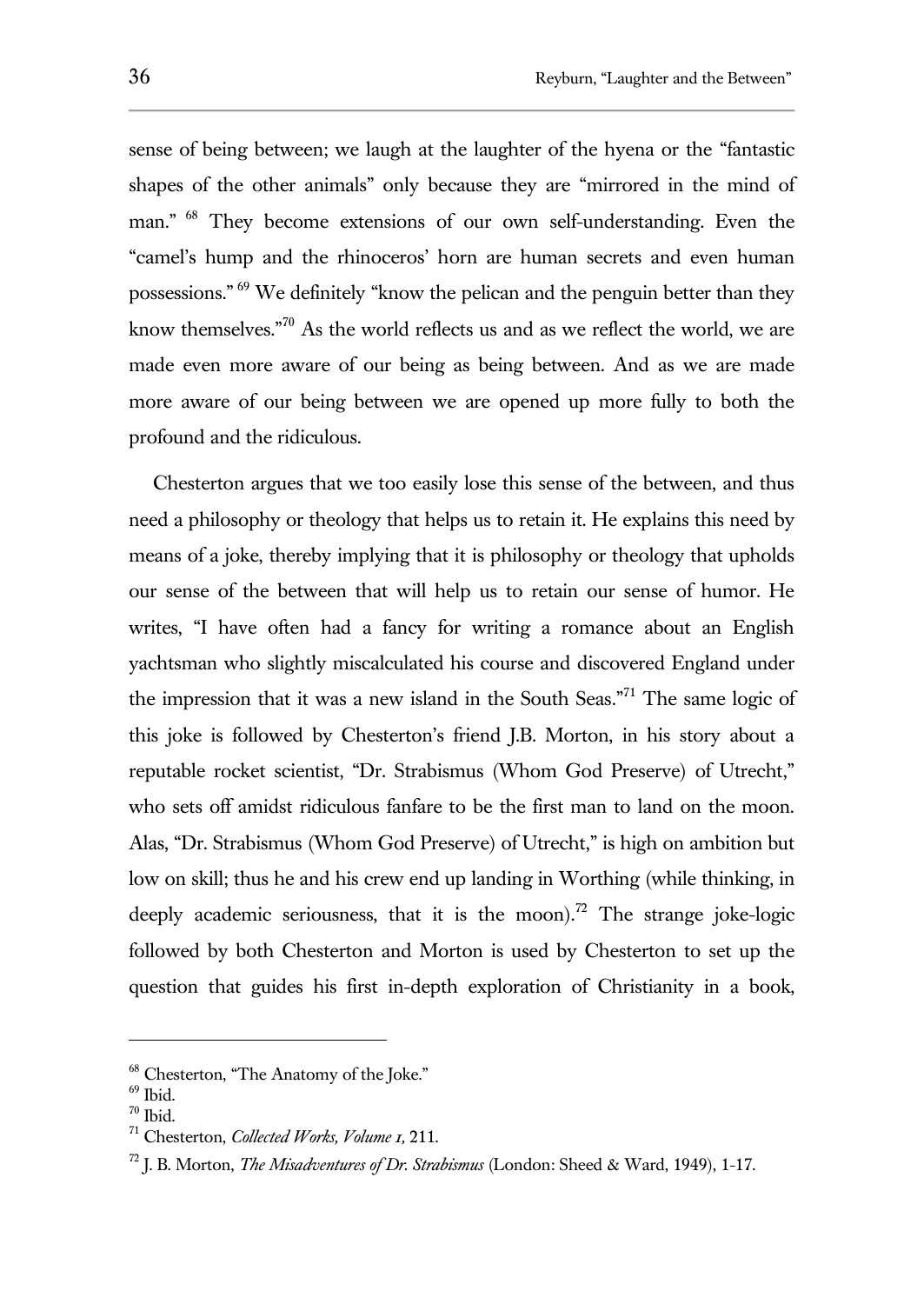*Orthodoxy* (1908): "What could be more delightful than to have in the same few minutes all the fascinating terrors of going abroad combined with all the humane security of coming home again? ... What could be more glorious than to brace one's self up to discover New South Wales and then realize, with a gush of happy tears that it was really old South Wales?"<sup>73</sup>

For Chesterton, these questions bring to mind what he calls the "main problem for philosophers," which can be expressed in a simple question: "How can we contrive to be at once astonished at the world and yet at home in it? How can this queer cosmic town, with its many-legged citizens, with its monstrous and ancient lamps, how can this world give us at once the fascination of a strange town and the comfort and honour of being our own town?"<sup>74</sup> How, in other words, can we have a sense of the same (the self, the familiar) *and* the other (that which confronts the self, the strange) without sacrificing either in the totalizing acceptance of non-mediation in univocity or equivocity, or even in the distorting, self-serving mediation of dialectic?

In Chesterton's mind, it is precisely a Christian (that is, Catholic) theology that presents us with a "philosophy" that best supports our being between as the best expression of our actual experience of the world and as the best account of mediation. It echoes what Christopher Ben Simpson calls a *theologia viatorum*  that is forever "between a *theologia nomdicum* and a *theologia beatorum*,"<sup>75</sup> as well as John Milbank's insistence, borrowed from Chesterton, that the desire at the core of human nature involves wanting to be at home, and thus to have a sense of wholeness, and wanting to be abroad, and thus to have a sense of the

<sup>73</sup> Chesterton, *Collected Works, Volume 1,* 212.

<sup>74</sup> Ibid.

<sup>75</sup> Simpson, *The Truth is the Way*, 5.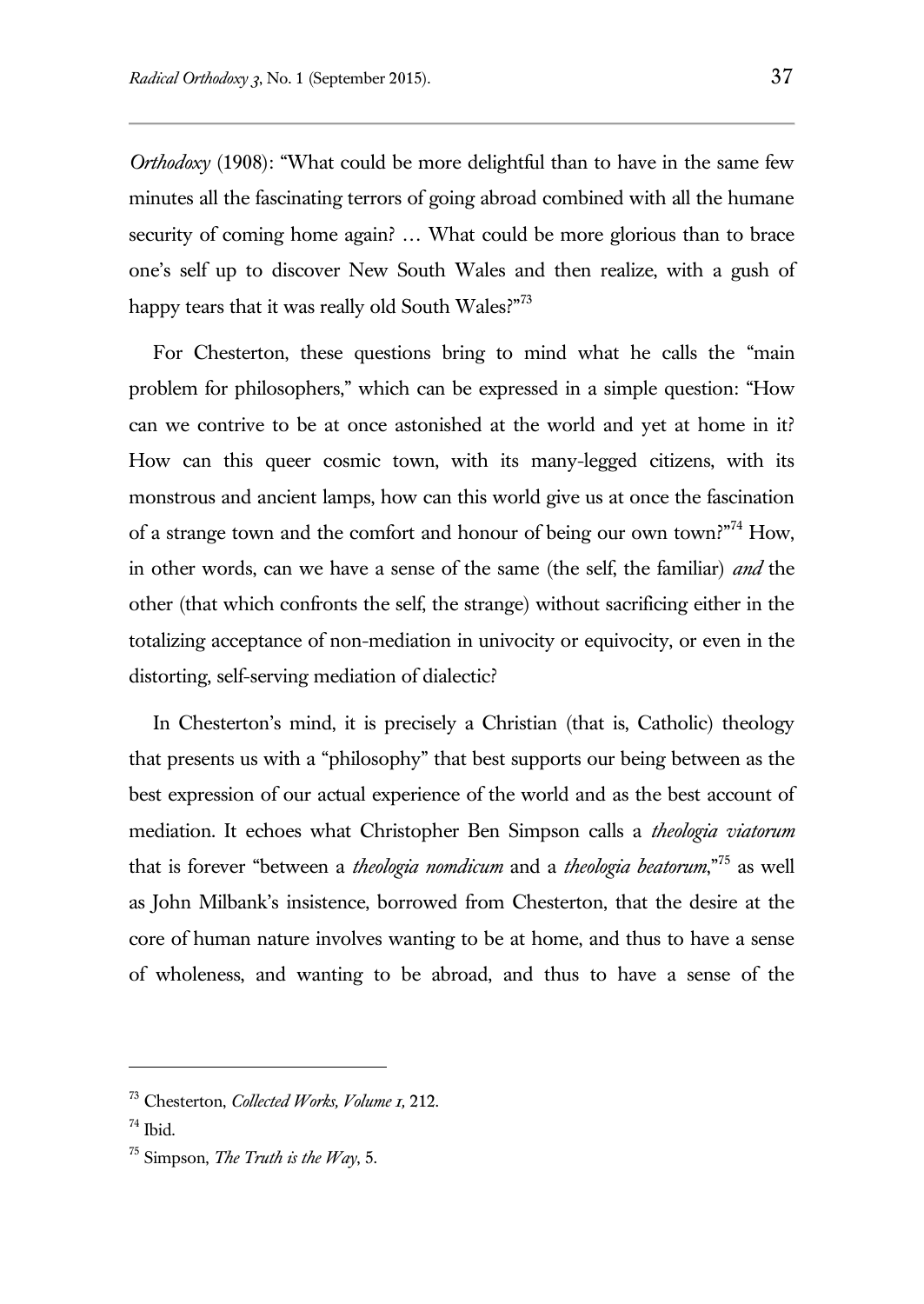infinite.<sup>76</sup> It is the very theology that allows for the vearning at the core of our being that is, as Desmond explains, both a "horizontal exigence for wholeness" and a "vertical openness through otherness to what is ultimate."<sup>77</sup>

This double-posture of belonging and longing, I believe, is a significant starting point for answering the question of what it is in Chesterton's theology that allows him to retain his sense of humor and laugh so heartily, although it may not necessarily provide an absolutely comprehensive explanation for how theology and humor may be reconciled. Obviously, as Conrad Hyers has noticed, in the Bible, as in comedy, things are turned on their heads in a perpetually startling display of paradoxical confrontations; for example, selfimportance is thrown down and poverty is raised to the stature of wealth.<sup>78</sup> Still, it is not enough simply to say that "Christianity appeals to paradox" and therefore supports humor, even if such a claim aligns so well with the incongruity theory that remains at the center of humor research, with its strong references to "contradiction" and "discrepancies."<sup>79</sup> After all, as already intimated by the examples referred to above, one does not have to look far before one finds an overly stern theologian who expresses nothing but a noble and solemn adherence to the paradoxes of Christianity.

Chesterton provides an interesting remedy to this problem by pointing out that it is possible to "have absorbed the paradox" and have therefore also "lost the point." <sup>80</sup> It is possible, in Chesterton's mind, to hold to a paradox in such a way as to fail to "see the joke"—that is, to hold to a paradox without seeing it as a

<sup>76</sup> John Milbank, *Being Reconciled: Ontology and Pardon* (London: Routledge, 2003), 210.

<sup>77</sup> William Desmond, *Desire, Dialectic, and Otherness: An Essay on Origins*, (Wipf & Stock, 2013, second edition), 17.

<sup>78</sup> Joekel, "Funny as hell: Christianity and humor reconsidered," 421.

 $79$  Ibid.

<sup>80</sup> G. K. Chesterton, *Collected Works, Volume 37, Illustrated London News 1935-1936* (San Francisco: Ignatius Press, 2012), 75.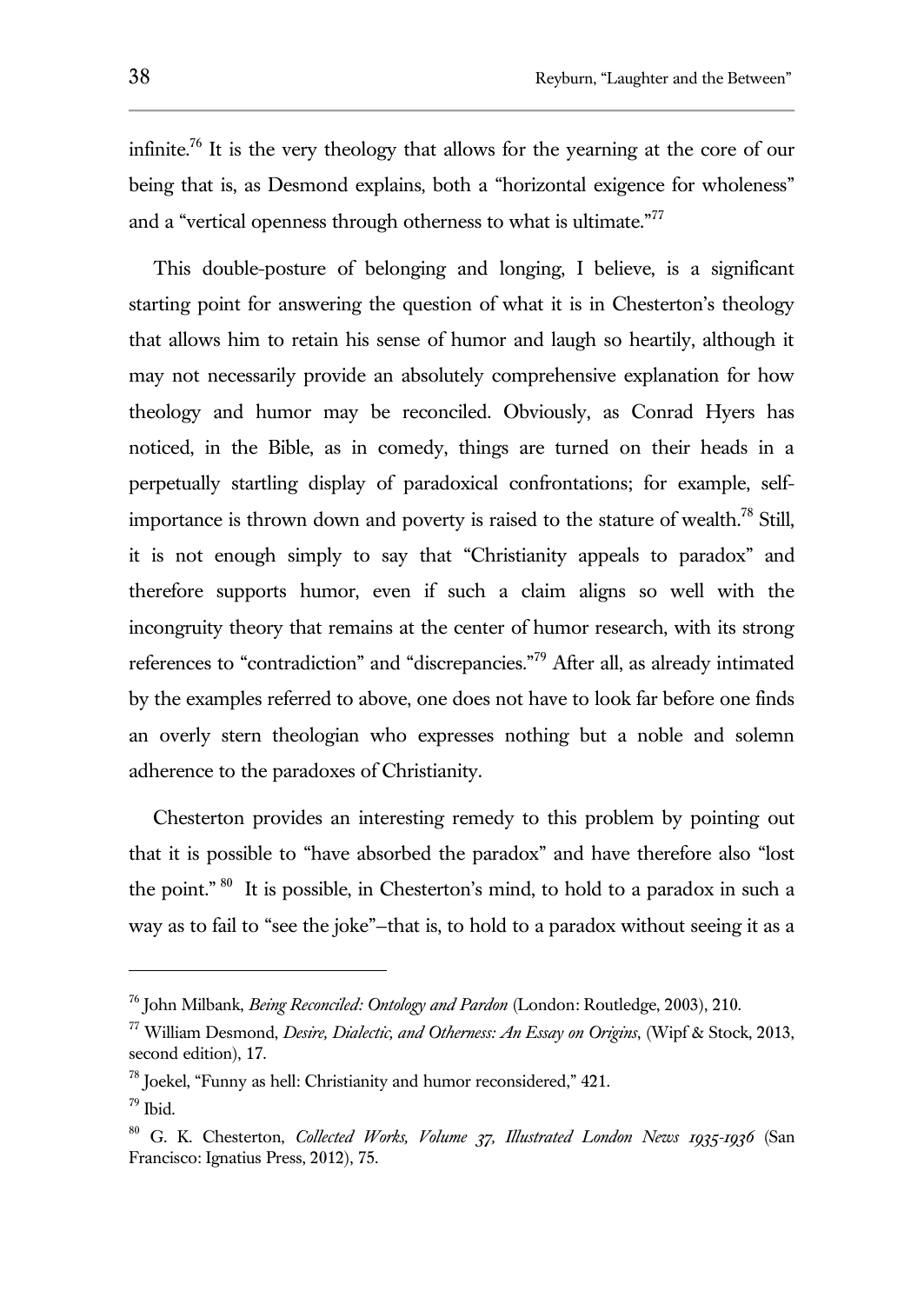paradox.<sup>81</sup> The whole purpose of paradox, as an extension of analogy's insistence upon comparison, is to set up the shock of contradiction, since "putting things side by side is a necessary preliminary to having them clash."<sup>82</sup> But to have its fullest force, paradox needs to be taken, as in the case of the doctrine of analogy, as that which by rhetorical force can propel the paradoxologist into the metaphysical truth that is found beyond the bounds of linguistic expression. To use Chesterton's words, one might say that paradox is "stereoscopic," in that gives a person the opportunity to see rather than merely absorb and synthesize two different pictures, and yet be able to see "all the better for that."<sup>83</sup>

The entire purpose of paradox is not in its verbal construction, taken wholesale as a clever proposition, but to let things be themselves, to indicate toward the sheer quiddity of things. This is to say that it exists to, as Chesterton says, let red be red and white be white, without their being mixed to form the disgustingly anaemic mixture that is the color pink.<sup>84</sup> Paradox should always be held in such a way as to be "suggestive" and "fruitful" rather than "barren" or "abortive."<sup>85</sup> It should, by grappling with the sheer intractability of being, overcome "mental inertia" by retaining an openness to otherness and that which is beyond otherness without overemphasizing the two extremes of alienation or complacency.<sup>86</sup> The question of how this is done thus becomes important. Paradox, as a metaxology or wording of the between, ought to be held in a particular way. To borrow from Milbank, it is not that "impossible contradiction" must be overcome through dialectics in the end, but rather that "an outright

 $81$  Ibid.

<sup>82</sup> Hugh Kenner, *Paradox in Chesterton* (London: Sheed & Ward*,* 1948), 25.

<sup>83</sup> Chesterton, *Collected Works, Volume 1*, 230.

 $84$  Ibid.

<sup>85</sup> Chesterton, *Collected Works, Volume 29*, 53.

<sup>86</sup> Kenner, *Paradox in Chesterton,* 17-18.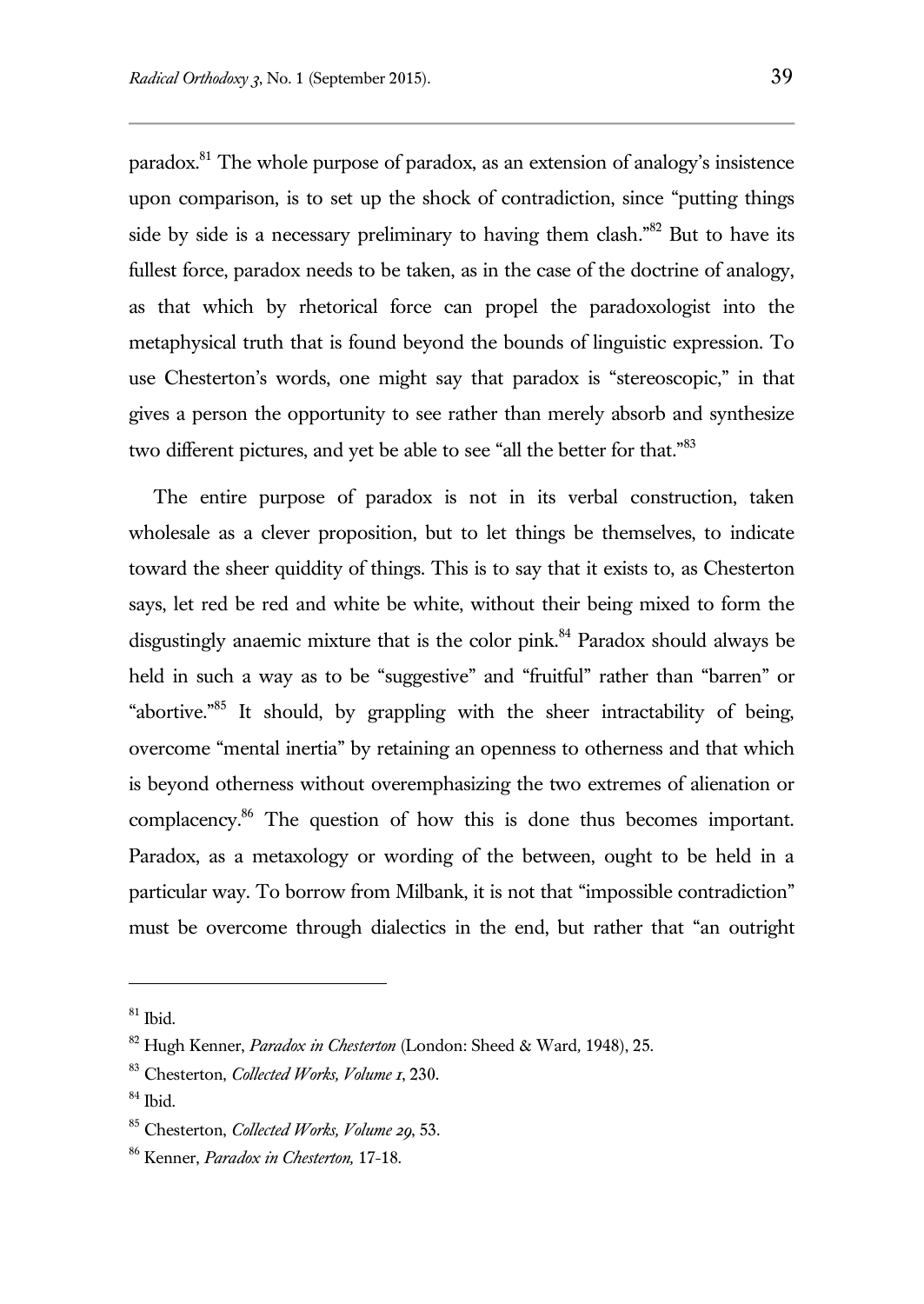impossible *coincidence of opposites ...* can (somehow, but we know not how) be persisted with."<sup>87</sup> There is something irreducible in being, something revealed by the joke, that ought to be recognized in its very irreducibility.

## **2. Honesty, Humility, and Hospitality**

In Chesterton's mind, there are certain primary values according to which an authentic Christian theology operates, and as it turns out, these happen to be the very conditions within which humor itself can operate. They are honesty (implying "perfect sincerity"), humility (implying a healthy "absence of selfesteem" and even worship), and hospitality (implying "boundless good temper," flexibility, generosity, and gratitude).<sup>88</sup> It turns out that the enemies of these qualities are also the enemies of humor: pride,  $89^{\circ}$  complacency,  $90^{\circ}$  dishonesty,  $91^{\circ}$  $irreligiousness$ , and idolatry.<sup>92</sup> Other enemies of humor-a lack of playfulness, literal-mindedness, authoritarianism, and a lack of courageous risk-taking—are more easily recognized when honesty, humility, and hospitality are taken to be primary values.

On the first of these values, Chesterton observes that many people seem "to assume that the unscrupulous parts of newspaper-writing will be the frivolous or jocular parts" but suggests that this "is against all ethical experience," for "[j]okes

<sup>&</sup>lt;sup>87</sup> John Milbank, "The Double Glory, or Paradox Versus Dialectics: On Not Quite Agreeing with Slavoj Žižek" in *The Monstrosity of Christ: Paradox or Dialectic*, edited by Creston Davis (Cambridge: MIT Press, 2009), 163.

<sup>88</sup> Ker, *G. K. Chesterton*, 110.

<sup>89</sup> Chesterton, *Collected Works, Volume 1,* 107.

 $^{90}$  Ibid., 326.

<sup>91</sup> Chesterton, *Collected Works, Volume 27,* 206.

 $92$  G. K. Chesterton, "On Seriousness", 1920,

http://www.cse.dmu.ac.uk/~mward/gkc/books/The\_Uses\_of\_Diversity.html#seriousness. Retrieved 10.11.2014.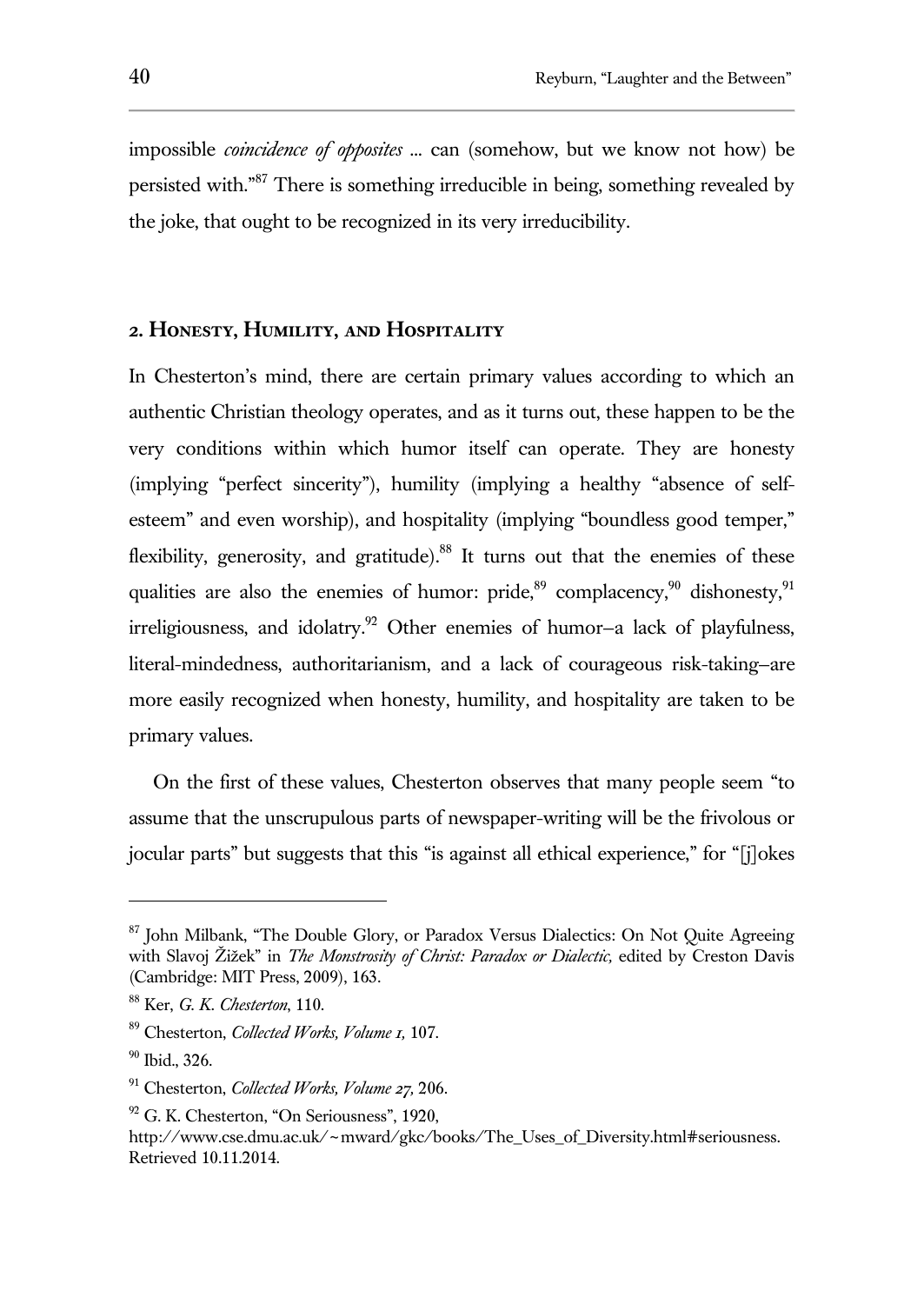are generally honest."<sup>93</sup> "Complete solemnity," on the other hand, "is almost always dishonest." <sup>94</sup> Solemnity, in Chesterton's mind, is a way of distorting the truth of things, and especially our relationship with—that is, our posture toward that truth. He argues that "balance" is lost when people are "being pelted with little pieces of alleged fact" that construct a picture "made up entirely of exceptions."<sup>95</sup> Journalism, for Chesterton, provides many examples of such a distortion of reality, for we will learn that "Lord Jones is dead" even if we never knew that he was alive to begin with.<sup>96</sup> Whereas "[t]he writer of a 'snippet' of news can refer to 'a fugitive and frivolous fact in a fugitive and frivolous way,'" the "writer of the leading article has to write about a fact that he has known for twenty minutes as if it were a fact that he has studied for twenty years."<sup>97</sup>

Seriousness, in Chesterton's view, is far more likely to create a damaging divorce of humor and religion; indeed, he contends that seriousness is the "fashion of all false religions. The man who takes everything seriously is the man who makes an idol of everything: he bows down to wood and stone until his limbs are as rooted as the roots of the tree or his head as fallen as the stone sunken by the roadside."<sup>98</sup> "Honesty," on the contrary, "is never solemn; it is only hypocrisy that can be that. Honesty always laughs because things are so laughable."<sup>99</sup> An example from Chesterton's own life illustrates the hilarity of honesty, especially in its desire to put things properly into context. He writes:

<sup>93</sup> Chesterton, *Collected Works, Volume 27,* 95.

 $94$  Ibid.

<sup>95</sup> G. K. Chesterton, *Collected Works, Volume 33,* (San Francisco: Ignatius Press, 1990), 95.

<sup>96</sup> G. K. Chesterton, *The Penguin Complete Father Brown* (New York: Penguin Books, 1981), 246.

<sup>&</sup>lt;sup>97</sup> G. K. Chesterton, "On Seriousness."

 $98$  Ibid.

<sup>99</sup> G. K. Chesterton, *The Apostle and the Wild Ducks* (London: Paul Elek, 1975), 136.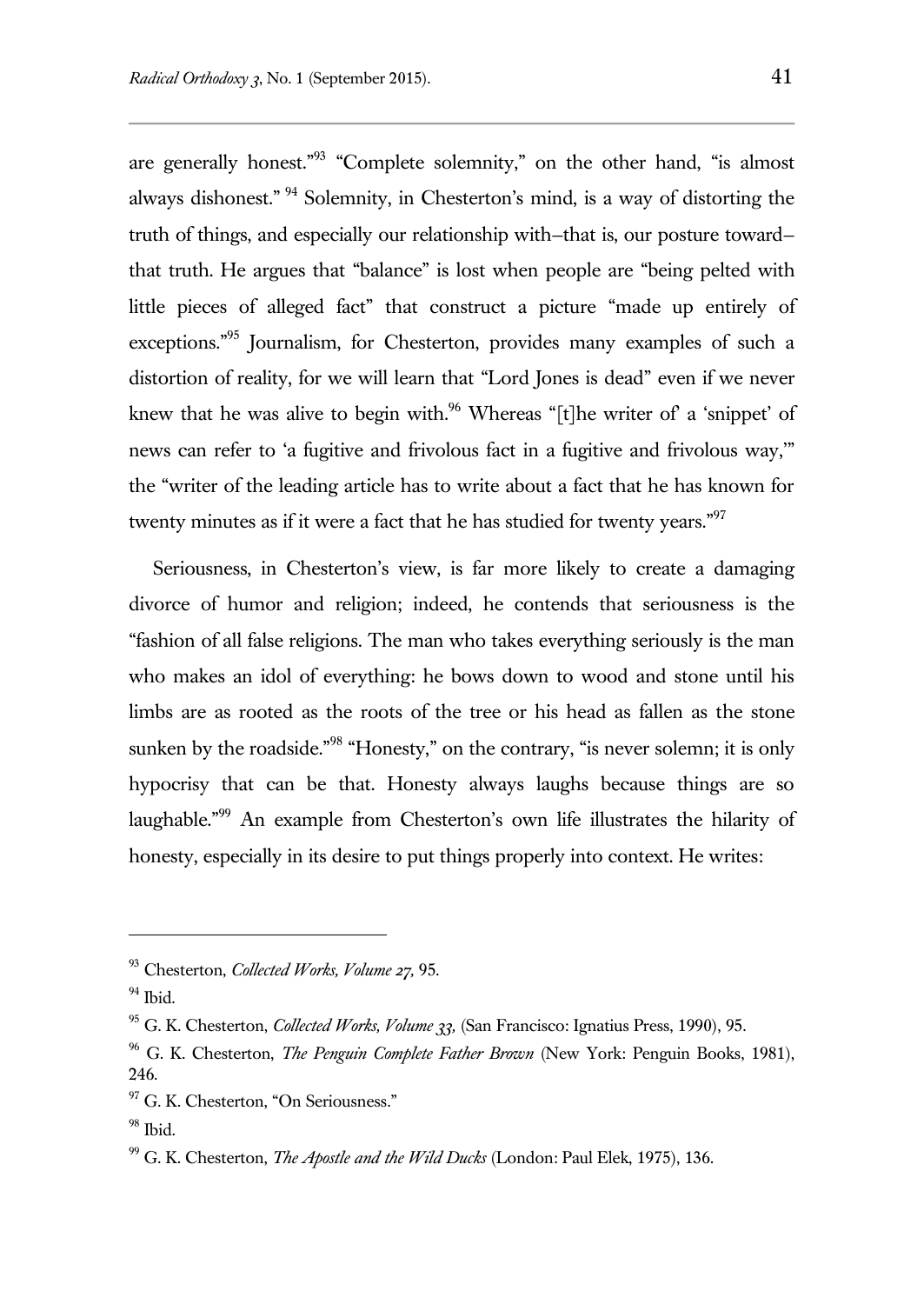The other day, I was nearly arrested by two excited policemen in a wood in Yorkshire. I was on holiday and was engaged in that rich and intricate mass of pleasures, duties, and discoveries which for the keeping of the profane, we disguise by the exoteric name of Nothing. At the moment in question I was throwing a big Swedish knife at a tree, practising (alas, without success) that useful trick of knife-throwing by which men murder each other in Stevenson's romances.<sup>100</sup>

Chesterton explains that at this point he was accosted by two policemen who accused him of damaging the tree. Chesterton, in earnest, points out that this was not true because he 'could not hit' the tree.<sup>101</sup> Here, then, it is precisely in his honesty that we find him at odds with his own ideal. The surprise of any joke, after all, is not found predominantly in the contradiction of reality, but in the subversion of our configurations of reality; it challenges what has been taken for granted as truth in order to allow for the possibility of a more authentic encounter with truth.

For Chesterton, such an encounter with and admission of truth requires humility—even the humility that recognizes the limits of our ability to recognize the truth, or the limitations of reason to account for human experience.<sup>102</sup> Chesterton suggests that "being undignified is the essence of all real happiness, whether before God or man. Hilarity involves humility; nay, it involves humiliation."<sup>103</sup> Even the idea of being made to laugh "contains the idea of a certain coercion' that confronts us with a kind of 'furious self-effacement."<sup>104</sup> This self-effacement in the face of a joke is reflective of the great reversal that is at the center of Christian teaching, which is indicated by the words of Jesus: "Blessed

<sup>100</sup> G. K. Chesterton, *Tremendous Trifles* (London: Dover, 2007), 138.

 $101$  Ibid.

<sup>102</sup> G. K. Chesterton, *Collected Works, Volume XXXVI: Illustrated London News 1932-1934,* (San Francisco: Ignatius, 2011), 60.

<sup>103</sup> Chesterton, *Collected Works, Volume 28,* 24.

<sup>104</sup> Ibid., 459.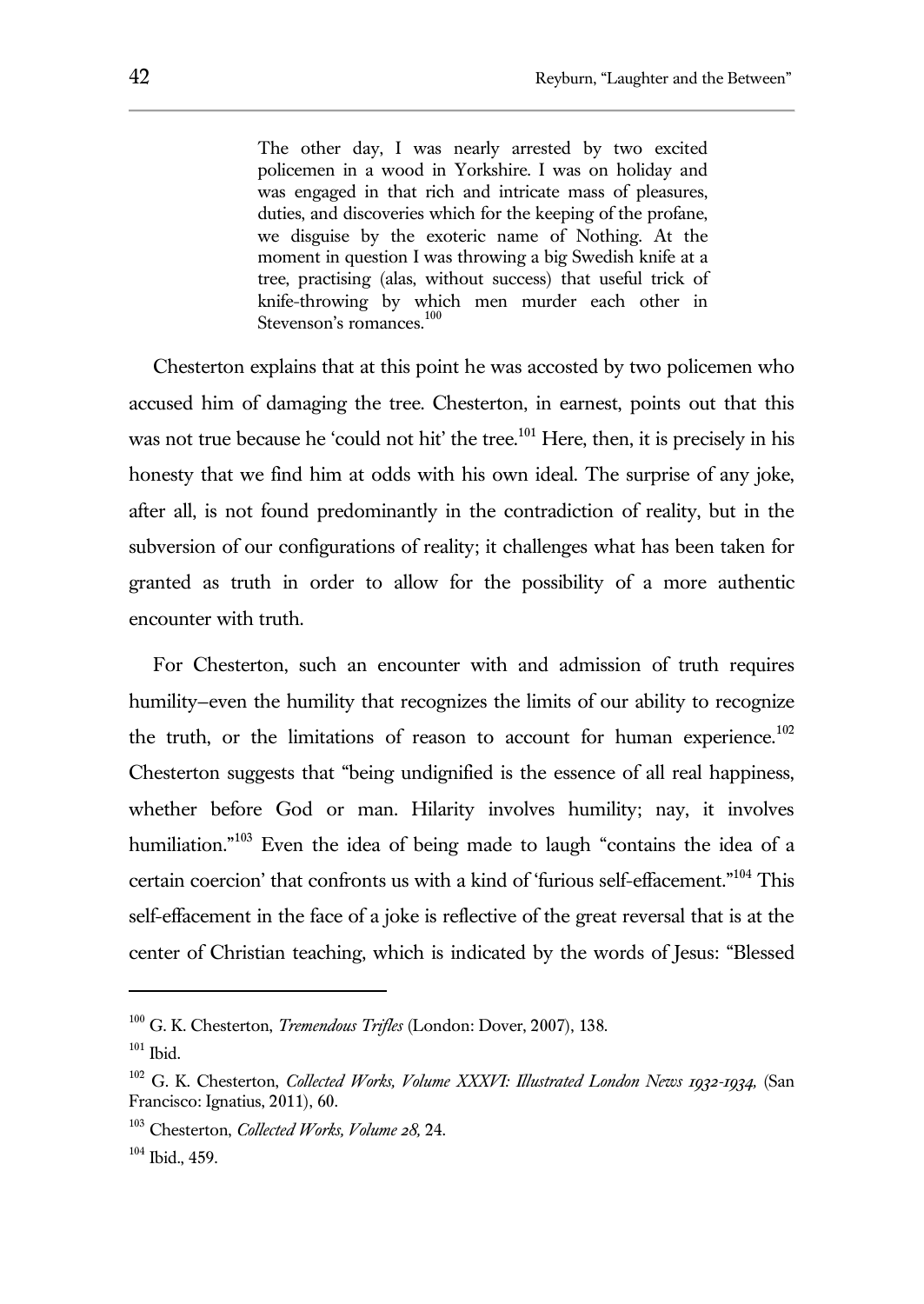are the poor in spirit" (Matthew 5.3) and "The last shall be first" (Matthew 20.16). Chesterton's own reading of one of the Beatitudes follows this same logic: "Blessed is he that expecteth nothing, for he shall be gloriously surprised … Blessed is he that expecteth nothing, for he shall possess the cities and the mountains; blessed is the meek, for he shall inherit the earth."<sup>105</sup> It is possibly this kind of reversal that Chesterton has in mind when he notes that "[r]eligion is much nearer to riotous happiness than it is to the detached and temperate types of happiness in which gentlemen and philosophers find their peace."<sup>106</sup> He suggests that "[r]iot means being a rotter; and religion means knowing you are a rotter."<sup>107</sup> A state of fallenness makes hardly a dent in the realization of the Kingdom of Heaven; rather, it is in the vulnerability of humor—in this recognition of the twin possibilities of 'lightness of heart' and of the "hurt" in the fact of corrupted ideals–that the Kingdom is more readily recognized.<sup>108</sup>

Nevertheless, there are times, Chesterton suggests, "when we are almost crushed, not so much with the load of the evil as with the load of the goodness of humanity, when we feel that we are nothing but the inheritors of a humiliating splendor. $109$  The idea of regarding humility as the ground for humor stems from Chesterton's conviction that "it is always the secure who are humble." <sup>110</sup> The secure are even humble enough to laugh at their own jokes, for "[i]f a man may not laugh at his own jokes, at whose jokes may he laugh? May not an architect pray in his own cathedral? May he not (if he is any artist worth speaking of) be

<sup>105</sup> Chesterton, *Collected Works, Volume 1,* 69.

<sup>106</sup> Chesterton, *Collected Works, Volume 28,* 24.

 $107$  Ibid.

<sup>108</sup> Ibid.*,* 25.

<sup>109</sup> Chesterton, *The Defendant,* (Wildside Press, 2005), 41.

 $110$  Ibid., 81.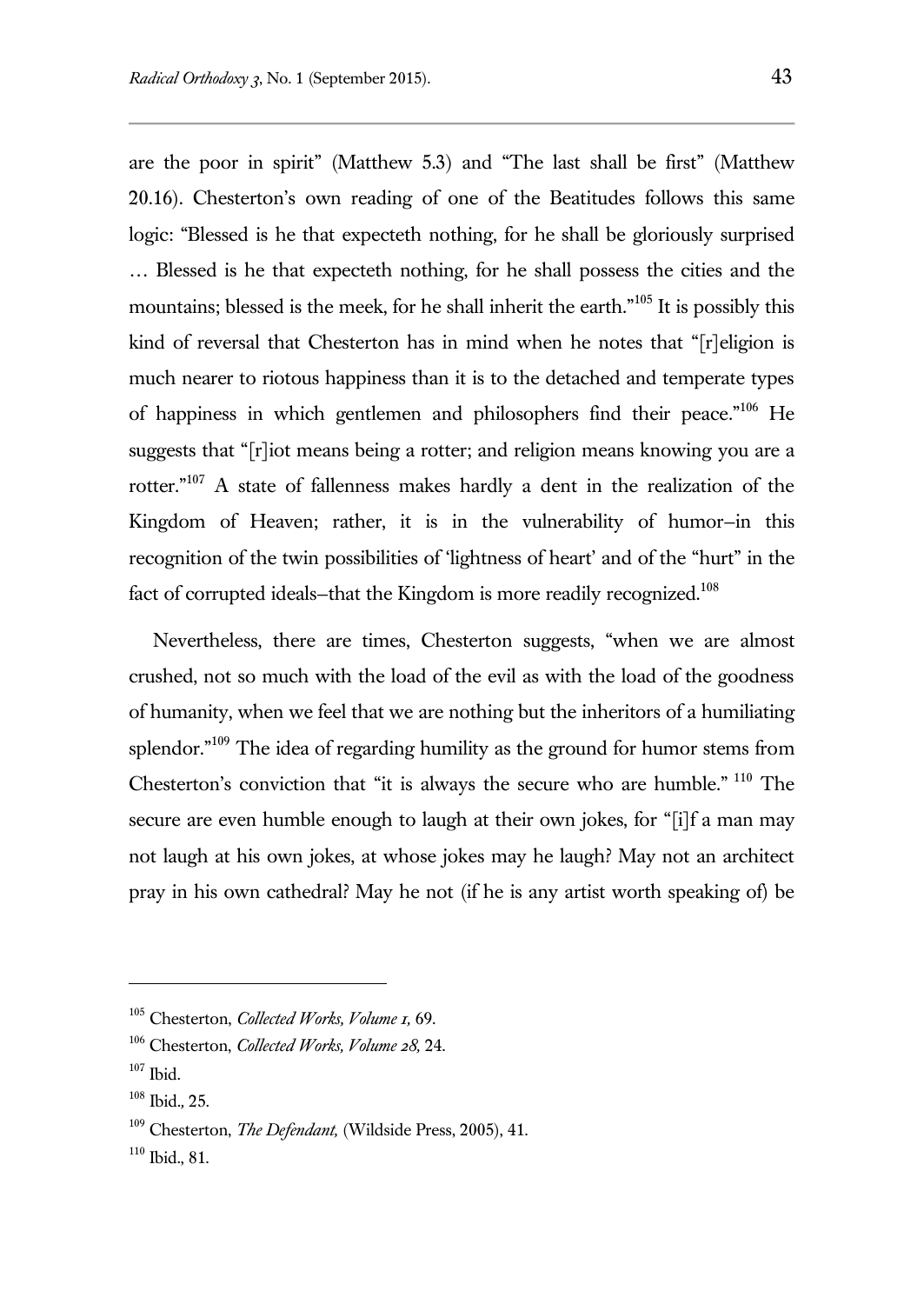ever "discredited as a virtue" it would be because of a "collapse of joy."<sup>113</sup> Chesterton observes that pessimism and bitterness tend to go hand-in-hand with "self-assertion."<sup>114</sup> Thus, for him, pride does not go before a fall, but is the fall.

Two ideas are raised in this homage to humility. One of the oldest of the theories of humor is known as superiority theory, which suggests that laughter is the result of a subjective sense of one's superiority over a thing or person or people group. This offers, in my view, a purely dialectical and therefore overly universal or impersonal reading of humor, in that it suggests that all humor concerns the mediation of the other into the same. While there may be some truth to this theory, it is terribly self-limiting. Against this, Chesterton's understanding of humor, as a subjective experience, stresses that the primary source of our laughter is our submission to the specifics of the joke before us. This is to stress again that our sense of the humorous is rooted in a genuine confrontation with otherness, in its uniqueness, and our consequent obedience to the quiddity of that otherness. Chesterton's linking of humility and hilarity fits with an obvious and certainly quite universal fact about human nature: people will joke and laugh more easily when they feel safe. Although laughter and joking can take place in stressful circumstances, even the function of this use of humor is generally to provide comic relief—that is, a sense of safety even within difficult or perilous circumstances.

<sup>111</sup> Chesterton, *Collected Works, Volume 27,* 95

<sup>112</sup> Chesterton, *The Defendant,* 81.

<sup>113</sup> Ibid.

<sup>114</sup> Ibid.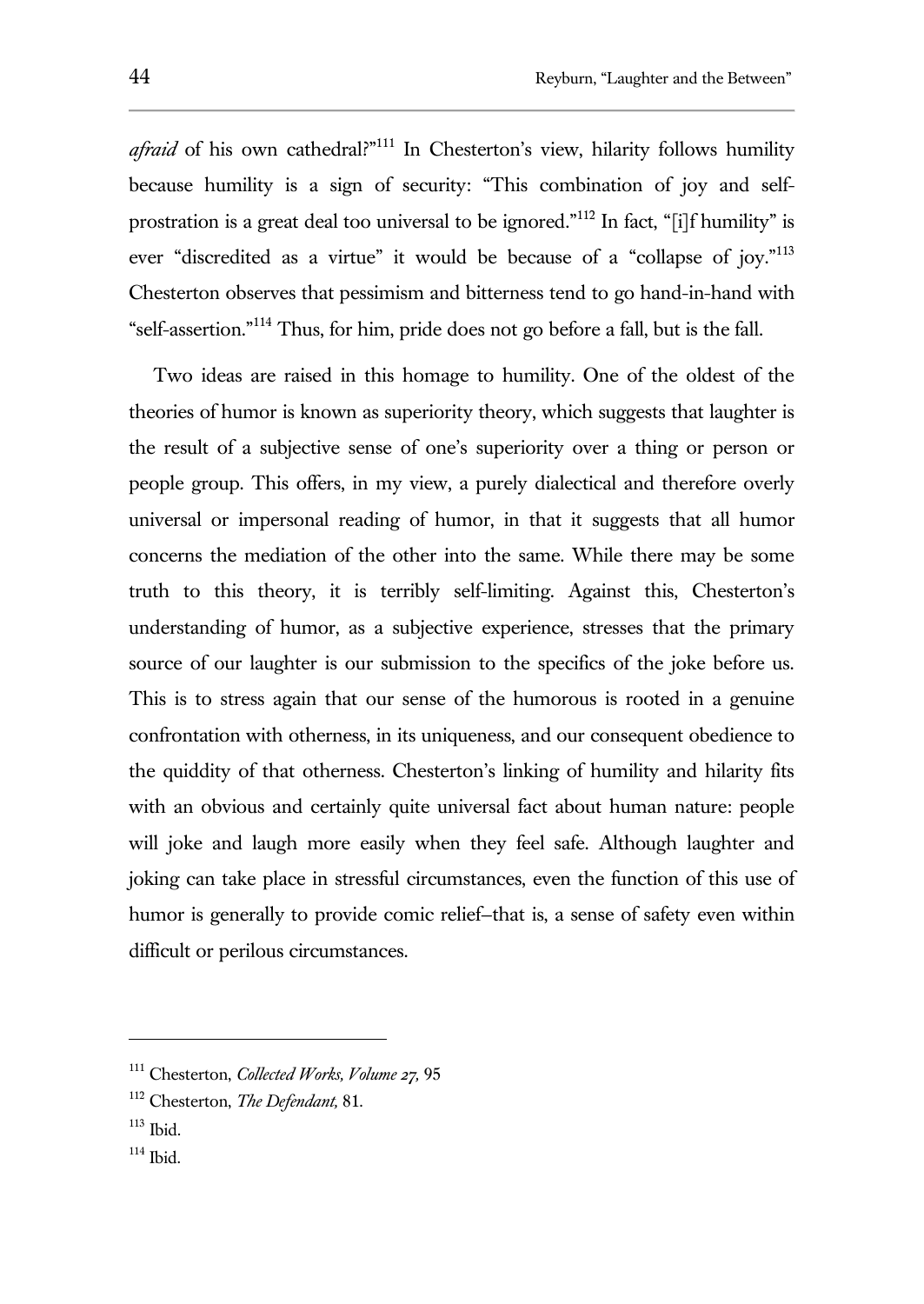Humor, as St. Thomas Aquinas suggests, provides "playful relaxation" something only possible in serene circumstances.<sup>115</sup> This understanding of humor as arising from a sense of stability complies nicely with Thomas Veatch's theory of humor, which stipulates that one of the "conditions for the perception of humor" is a combination of the perception of a "violation of some subjective principle" with a definite sense that "the situation" is actually "normal."<sup>116</sup> Additionally, Peter McGraw's "benign violation theory," which builds on Veatch's theory, is rooted in this same perception of security; a joke is only received as a joke in something unsettling or threatening if the source of the instability or threat is perceived to be benign. $117$ 

It is in this connection of humility to security that Chesterton is able to sustain the view that humor and seriousness are not ultimately antithetical but are instead intimate partners. Even in his reading of The Book of Job—a deeply serious book about the agonies of human experience—he therefore discovers a God who winks and laughs.<sup>118</sup> That a great deal of Christian theology remains seriousness is not to say that it is opposed to joy. Even if "Catholic doctrine and discipline" are perceived as providing stubbornly serious walls, "they are the walls of a playground" within which hilarity can run riot.<sup>119</sup> Chesterton contends that Christianity provides the "frame" that has "preserved [even] the pleasure of Paganism."<sup>120</sup> This view challenges the sustainability of Žižek's complaint about the lack of humor in Christianity, and perhaps even my own quip above about the lack of humor in John Calvin. Just as the fact that we do not have direct

<sup>115</sup> John Morreall, *Comic Relief: A Comprehensive Philosophy of Humor* (Oxford: Wiley Blackwell, 2009), unpaginated e-book.

<sup>116</sup> Thomas C. Veatch, "A theory of Humor," in *Humor* 11, no. 2 (1998), 161-215.

<sup>117</sup> Peter McGraw & Joel Warner, *The Humor Code*, (New York: Simon & Schuster, 2014), 10.

<sup>118</sup> See G. K. Chesterton, *In Defense of Sanity* (San Francisco: Ignatius Press, 2013), 91-102.

<sup>119</sup> Chesterton, *Collected Works, Volume I,* 350.

 $120$  Ibid.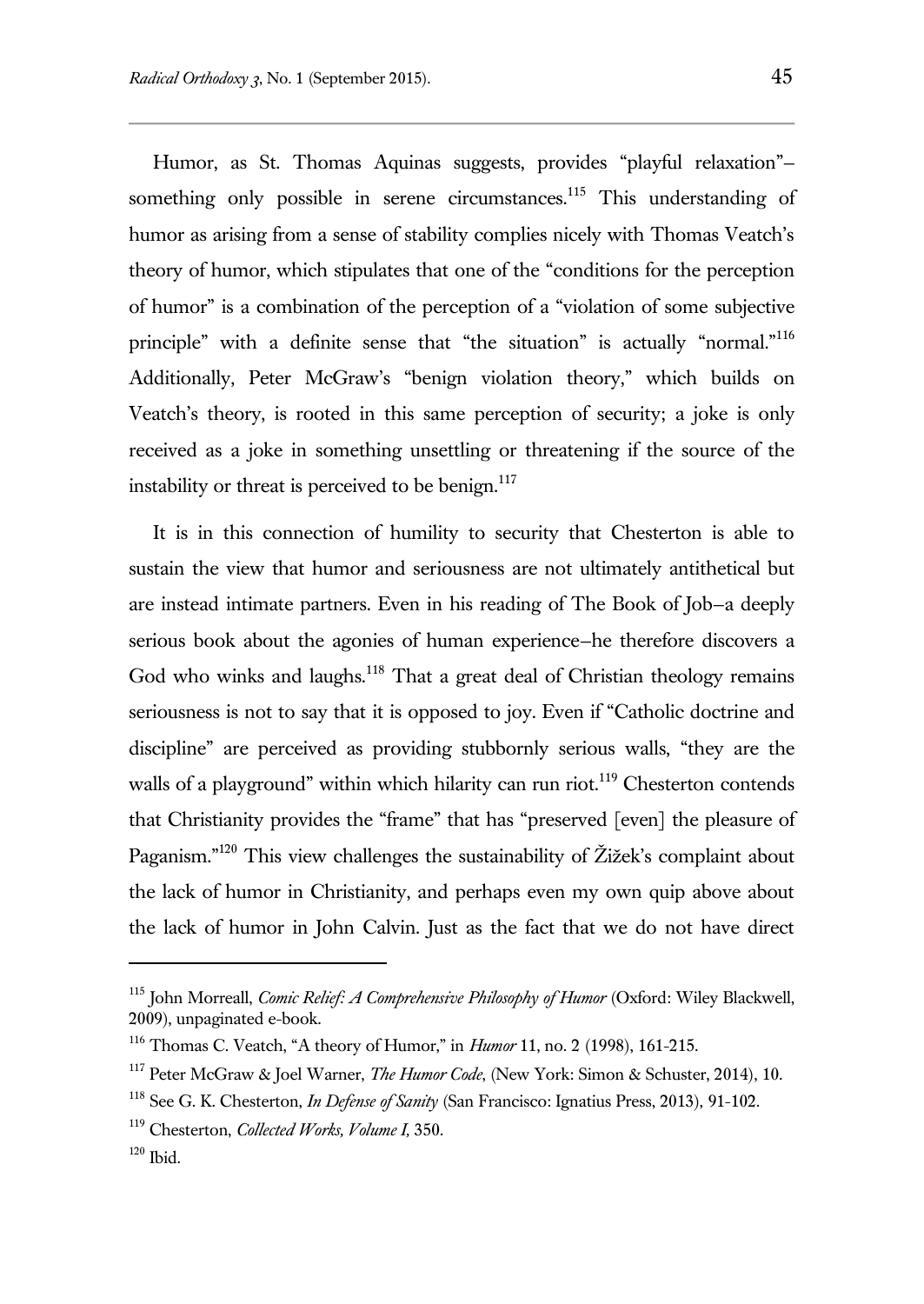evidence that Jesus laughed is not enough to make the claim that he or his followers are forbidden to laugh, perhaps it is precisely because of serious theology that genuine laughter may be possible. Perhaps those who laugh do not laugh because they have not been serious enough.

This view of laughter and humility as related to security also has something to say about the way we relate to community. Chesterton notices that a "joke falls flat" when a person is confined to a kind of "insane individualism" that pride establishes.<sup>121</sup> The purpose of a joke is to be "good enough for ... company."<sup>122</sup> To be in on a joke, one has to be in favor of the "uproariously communal."<sup>123</sup> Levities cannot be secrets, but are always in-jokes for those privy to the camaraderie of humor and laughter.<sup>124</sup> Consequently, for Chesterton, humor, together with being rooted in honesty and humility, is always reliant upon an attitude of hospitality. One has to be on the side of the joker—empathetic with his stance toward reality-in order to see "what he is making fun of."<sup>125</sup> A "good man ought to love nonsense," although this ought not to be at the expense of sense.<sup>126</sup> Even if it sounds like a contradiction in terms, this appreciation even of the alien in the comical is ultimately reflective of an appreciation of a sense of belonging, of having a home. Thus, Chesterton suggests that "[c]entripetal people are jolly" while "[c]entrifugal people are a bore."<sup>127</sup> It is those who have a sense of the center, who are honest and humble before genuine otherness while also retaining a strong sense of their own being-at-home, who have the greatest capacity for delighting in the delightful.

l

 $124$  Ibid.

<sup>121</sup> Chesterton, *Collected Works, Volume 28,* 32.

 $122$  Ibid.

 $123$  Ibid.

<sup>125</sup> Chesterton, *Collected Works, Volume 33,* 536-537.

<sup>126</sup> Chesterton, *Collected Works, Volume 28,* 324

<sup>127</sup> Ibid., 355.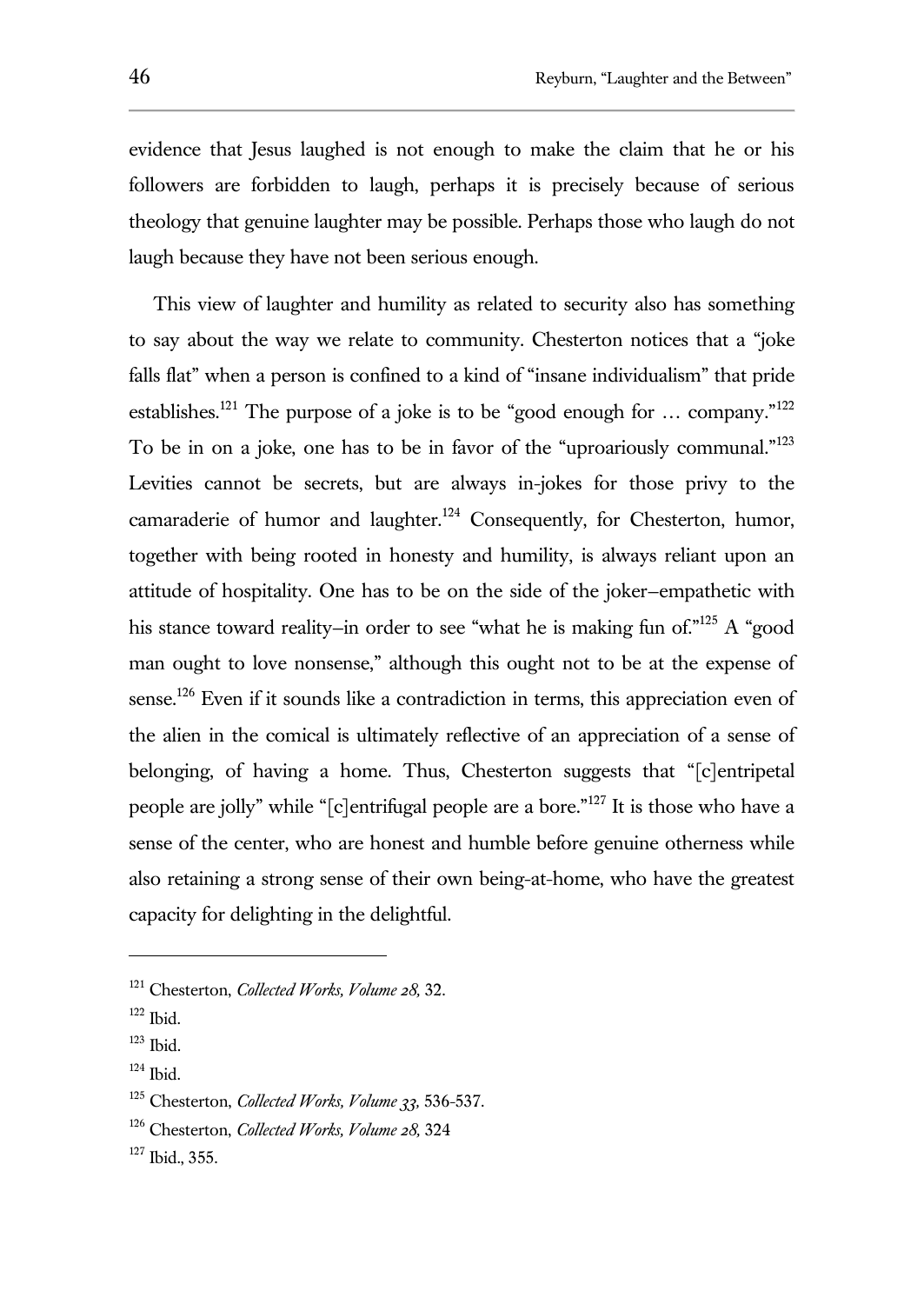This raises the question of what the center of Chesterton's theology is. What is the primary springboard for his jollity? Chesterton's fundamental image for one who genuinely revels in between-being is the image of a child. When he writes of a theology that seeks astonishment, he explains that the thing he means "can be seen, for instance, in children, when they find some game or joke they specially enjoy. A child kicks his legs rhythmically through excess, not absence of life. Because children have abounding vitality, because they are in spirit fierce and free, ... they want things repeated and unchanged": $^{128}$ 

> They always say, "Do it again"; and the grown up person does it again until he is nearly dead. For grown up people are not strong enough to exult in monotony. But perhaps God is strong enough to exult in monotony. It is possible that God says every morning, "Do it again" to the sun; and every evening, "Do it again" to the moon. It may not be automatic necessity that makes all daisies alike; it may be that God makes every daisy separately, but has never got tired of making them. It may be that He has the eternal appetite of infancy; for we have sinned and grown old, and our Father is younger than we.<sup>129</sup>

This becomes a resounding theme throughout Chesterton's body of writing, this intense need to return to the familiar as if it were new. His theology may therefore be understood, in essence, as a reflection of the Christian hope for a renewal of all things (Revelation 21.5). Just one of many examples of this can be found in Chesterton's essay *The Riddle of the Ivy*:

> More than a month ago, when I was leaving London for a holiday, a friend walked into my flat in Battersea and found me surrounded with half-packed luggage.

> 'You seem to be off on your travels,' he said. 'Where are you going?'

With a strap between my teeth I replied, 'To Battersea.'

<sup>128</sup> Chesterton, *Collected Works, Volume 1*, 263.

<sup>129</sup> Ibid., 263-264.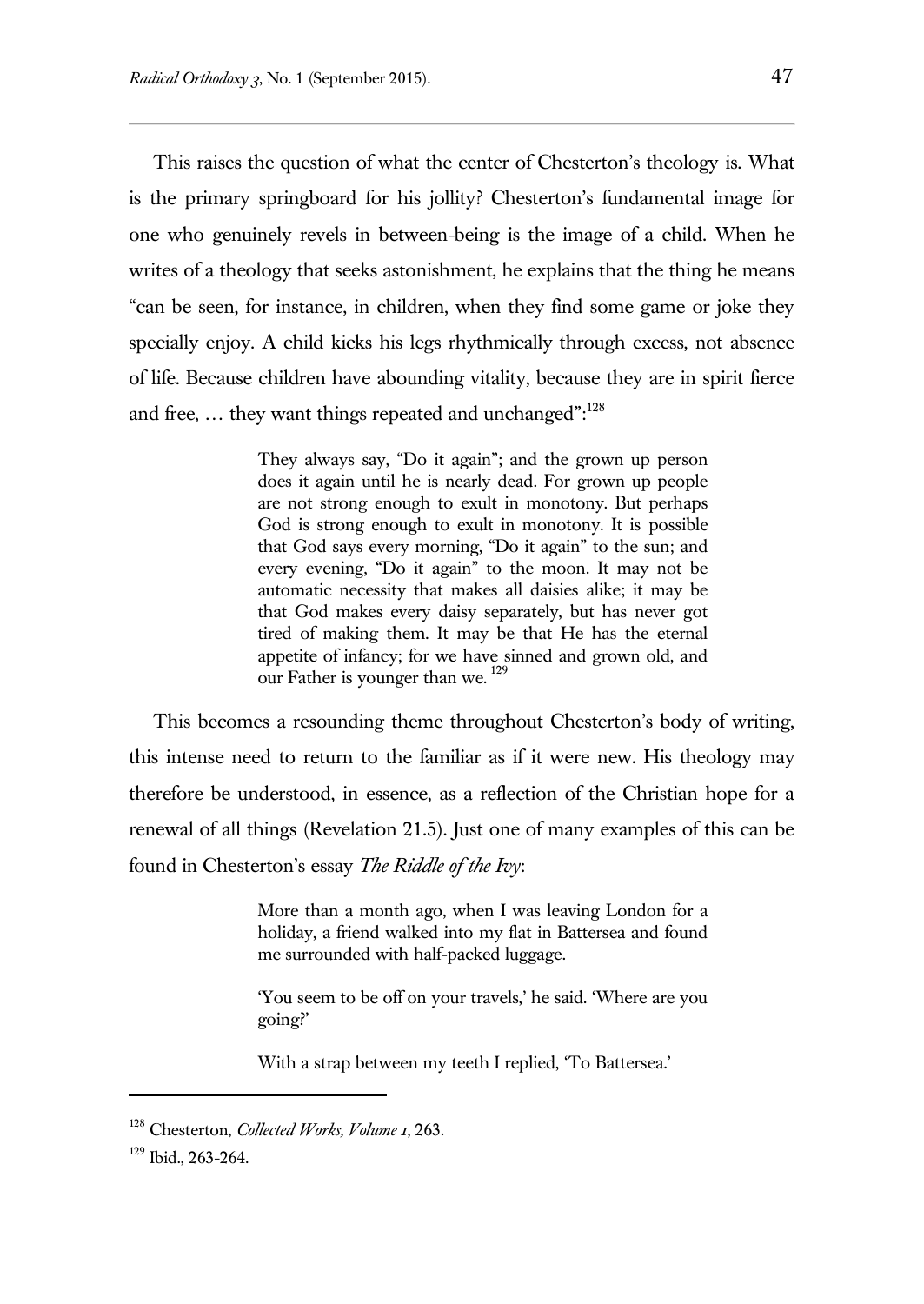'The wit of your remark,' he said, 'wholly escapes me.'

'I am going to Battersea,' I repeated, 'to Battersea via Paris, Belfort, Heidelberg, and Frankfort. My remark contained no wit. It contained simply the truth. I am going to wander over the world until once more I find Battersea. Somewhere in the seas of sunset or of sunrise, somewhere in the ultimate archipelago of the earth, there is one little island that I wish to find: an island with low green hills and great white cliffs. Travellers tell me that it is called England (Scotch travellers tell me that it is called Britain), and there is a rumour that somewhere in the heart of it there is a beautiful place called Battersea.'

'I suppose it is unnecessary to tell you,' said my friend, with an air of intellectual comparison, 'that this is Battersea?'

'It is quite unnecessary,' I said, 'and it is spiritually untrue. I cannot see any Battersea here; I cannot see any London or any England. I cannot see that door. I cannot see that chair: because a cloud of sleep and custom has come across my eyes. The only way to get back to them is to go somewhere else; and that is the real object of travel and the real pleasure of holidays. Do you suppose that I go to France in order to see France? Do you suppose that I go to see Germany in order to see Germany? I shall enjoy them both; but it is not them that I am seeking. I am seeking Battersea<sup>'.130</sup>

Here, Chesterton claims that he is *going* to *where he is,* which implies, quite rightly, that he is somehow *distant* from where he *is present*. The paradox here, even in its syntax of intimacy, exaggerates distance; to leave is to properly understand, as if for the first time, what it is to arrive at the very place one is leaving from. This is what Milbank points out in his discussion of paradox as a "misty conceit."<sup>131</sup> Paradox brings near what is distant, and creates a space between what is near, thus revealing that there is nearness *in* distance, and vice versa. This reclaiming of the distance in nearness, and vice versa, mirrors Chesterton's ongoing desire to return to a state of sinless innocence, to have his

<sup>130</sup> Chesterton, *Tremendous Trifles,* 162-163.

<sup>&</sup>lt;sup>131</sup> Milbank, "The Double Glory, or Paradox Versus Dialectics," 160-176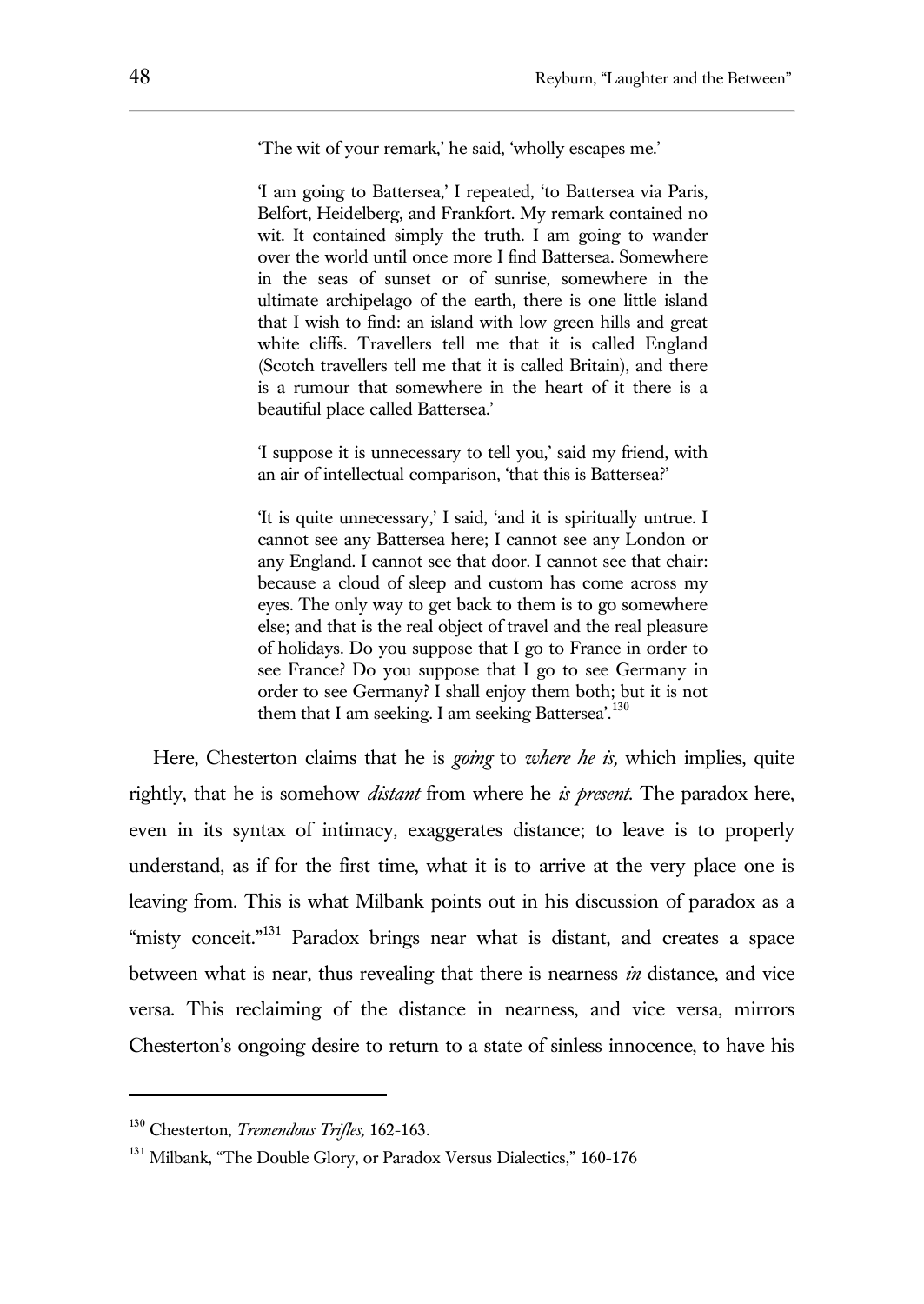perspective repeatedly renewed.<sup>132</sup> In short, Chesterton's theological project hinges around not just the possibility but the reality of things made new, recovered, and reconciled.<sup>133</sup> Using a frivolous example, he says that "[i]f you do not think it extraordinary that a pumpkin is always a pumpkin, think again. You have not yet even begun a philosophy. You have not even seen a pumpkin."<sup>134</sup> Again, the problem at the center of our human experience—a problem that eradicates one's sense of connection to God, his world and other human beings, as well as one's sense of humor—is the problem of pride. In Chesterton's view, "all evil began with some attempt at superiority."<sup>135</sup> In the final analysis, for him, Christianity presents an opportunity to regain a healthy perspective by reclaiming a perspective of the world untainted by pride. Although various literary devices are used to reflect this concern—including the use of defamiliarization and humor—Chesterton's central image for this renewal of

 $132$  This theme of recovering the new is ongoing in Chesterton's work. I offer three examples of this here. The first is Chesterton's story about a bored boy's encounter with a stranger who insists that the boy try on a range of colored spectacles, thereby converting the world into a green world, then a blue world, then a red world, and, finally, a yellow world. At the end of this visual experiment, the boy is confronted again with the world that he actually lives in and is astonished to find its vivid and various colors staring back at him. The boy sees the world "with new eyes." In *The Coloured Lands* (London: Dover, 2009 [1938]), 17-49. Then, in a novel, Chesterton sets up a series of strange but benevolent ruses, conducted by the so-called Club of Queer Trades, to force people to confront their worlds with replenished astonishment, in *The Club of Queer Trades* (London: Hesperus, 2007 [1905]). In another novel, Chesterton tells the story of a man named Innocent Smith, who goes to tremendous and sometimes perplexing lengths to, as Alison Milbank suggests, "receive his own life back as a present," in *Chesterton and Tolkien as Theologians: The Fantasy of the Real* (London: T & T Clark, 2009), 122; Gilbert Keith Chesterton, *Manalive* (Mineola: Dover, 2000 [1912]). For Chesterton, "The prime function of the imagination is to see our whole orderly system as a pile of stratified revolutions. In spite of all revolutionaries it must be said that the function of the imagination is not to make strange things settled, so much as to make settled things strange; not so much to make wonders facts as to make facts wonders," in *The Defendant,* 53.

<sup>133</sup> Chesterton, *Collected Works, Volume 1*, 313.

<sup>134</sup> Ibid., 387-388

<sup>135</sup> Chesterton, *In Defense of Sanity*, 341.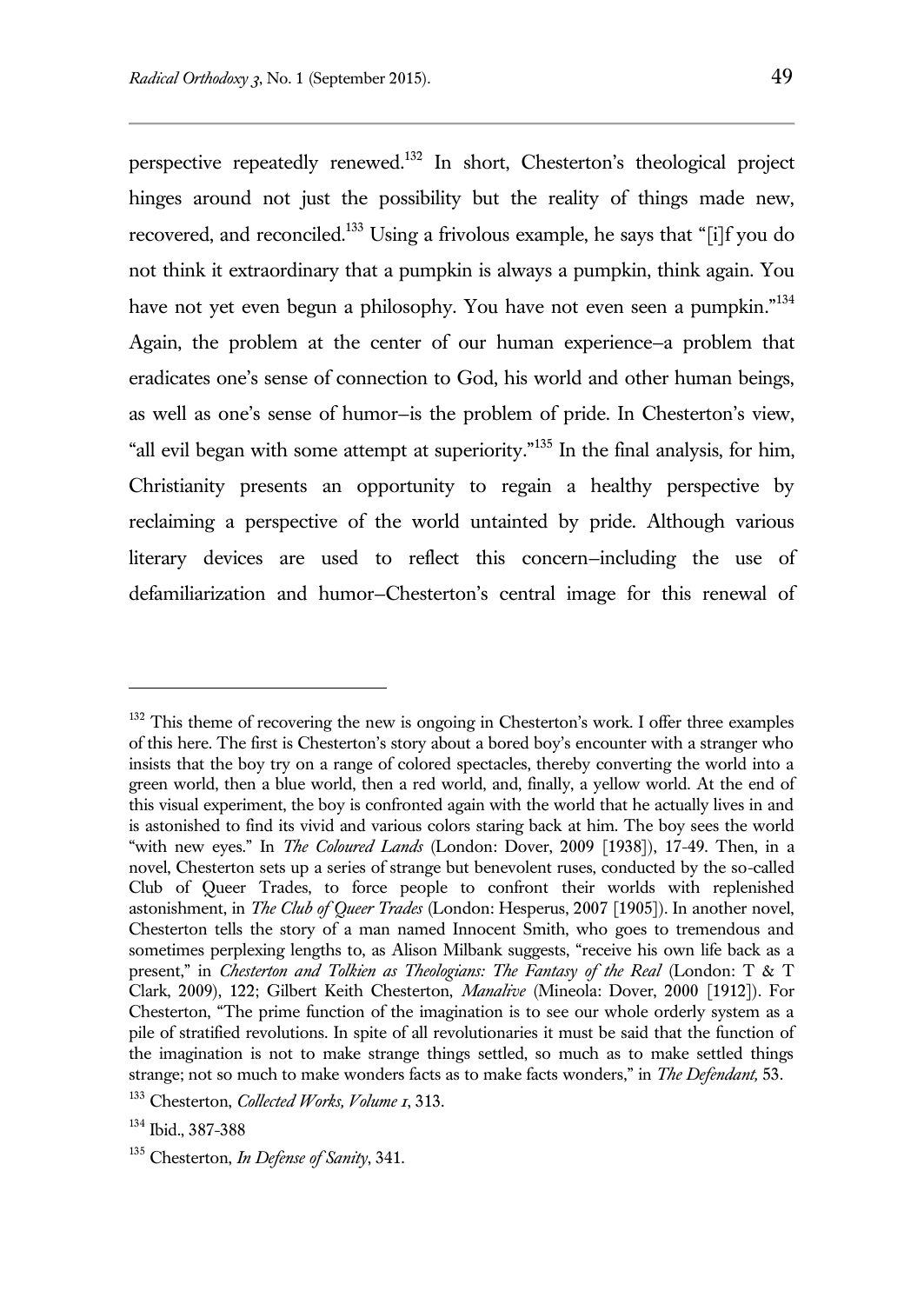perspective is found in the practice of confession, the act of owning up to one's own faults by opening one's self up to the Divine. He suggests that

> when a Catholic comes from Confession, he does truly, by definition, step out again into that dawn of his own beginning and look with new eyes across the world …. He believes that in that dim corner, and in that brief ritual, God has really remade him in His own image. He is now a new experiment of the Creator. He is as much a new experiment as he was when he was really only five years old. He stands, as I said, in the white light at the worthy beginning of the life of a man. The accumulations of time can no longer terrify. He may be grey and gouty; but he is only five minutes old.

I noted above that there is no shortage of humorlessness in church history, and it is therefore somewhat understandable that people like Žižek and Saroglou, among others, would suggest that humorlessness is a problem faced particularly by the religiously inclined. However, such a view of history is too limiting to convincingly argue that Christianity and hilarity cannot be reconciled. Indeed, a closer look reveals that Christianity and hilarity may be reconciled, not in spite of Christian theology, but strictly because of it. Even Žižek agrees that quite a number of theologians do seem to see what he calls the "joke of Christianity," including Luther, Chesterton, and Kierkegaard—thinkers whose fidelity to paradox is obvious. Still, Chesterton's response to the critique that implies that Christians lack humor would probably be the same as the response he offered to Robert Blatchford when he criticized Christians for being capable of evil. Chesterton suggests that the problem is not that Christians are bad, but that "human beings" in general "are bad" despite claiming to be "so good."<sup>136</sup> Where there is humorlessness in Christians, it may simply be a problem of personality or circumstance, but it is not, in Chesterton's theology, a problem relating to what Christianity itself advocates, for "Christianity is itself so a jolly thing that it

<sup>136</sup> Chesterton, *Collected Works, Volume 1*, 391.